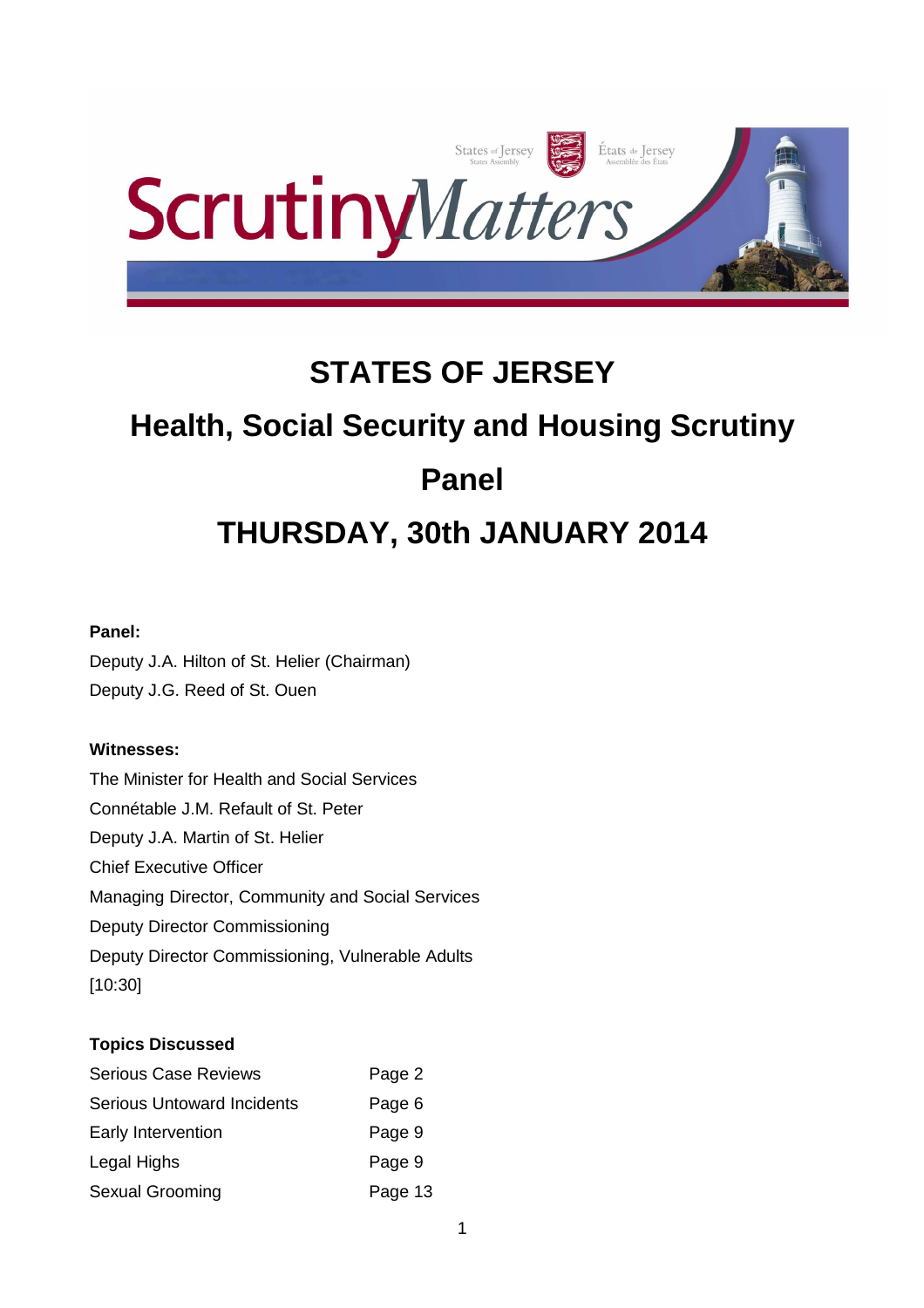| Roseneath & Strathmore        | Page 15 |
|-------------------------------|---------|
| <b>Shelter</b>                | Page 19 |
| Oakwell                       | Page 20 |
| <b>Talking Therapies</b>      | Page 21 |
| <b>Waiting Lists</b>          | Page 23 |
| <b>Regulation of Care Law</b> | Page 25 |
| Data Collection               | Page 27 |
| <b>Professional Fostering</b> | Page 30 |
| Sustained Home Visiting       | Page 33 |

## **Deputy J.A. Hilton of St. Helier (Chairman):**

I will start by offering apologies on behalf of our chair, the Deputy of St. Peter, who sadly cannot be with us today. I am Deputy Jackie Hilton, vice chair of the panel.

## **The Minister for Health and Social Services:**

Can I just mention, you know that I have to go to the planning panel afterwards straight away? So I apologise if I quickly scoot.

## **Deputy J.A. Hilton:**

Yes, but I understand your team are remaining behind. Okay, that is lovely, thank you. The first question that I would like to ask you is about serious case reviews. Could you tell us how many serious case reviews are being actioned at the current time?

## **The Minister for Health and Social Services:**

As you know, serious case reviews come under the auspices of the independent chair and the Children's Safeguarding Board and now the Adult Safeguarding Board, which started work last year. So far, to date, one serious case review has been completed.

#### **The Deputy of St. Ouen:**

Out of how many? How many are active, sorry?

## **The Minister for Health and Social Services:**

How many are active at this present moment in time? As I understand it, there are 4 active.

#### **Deputy J.A. Hilton:**

Including the one that has just been completed?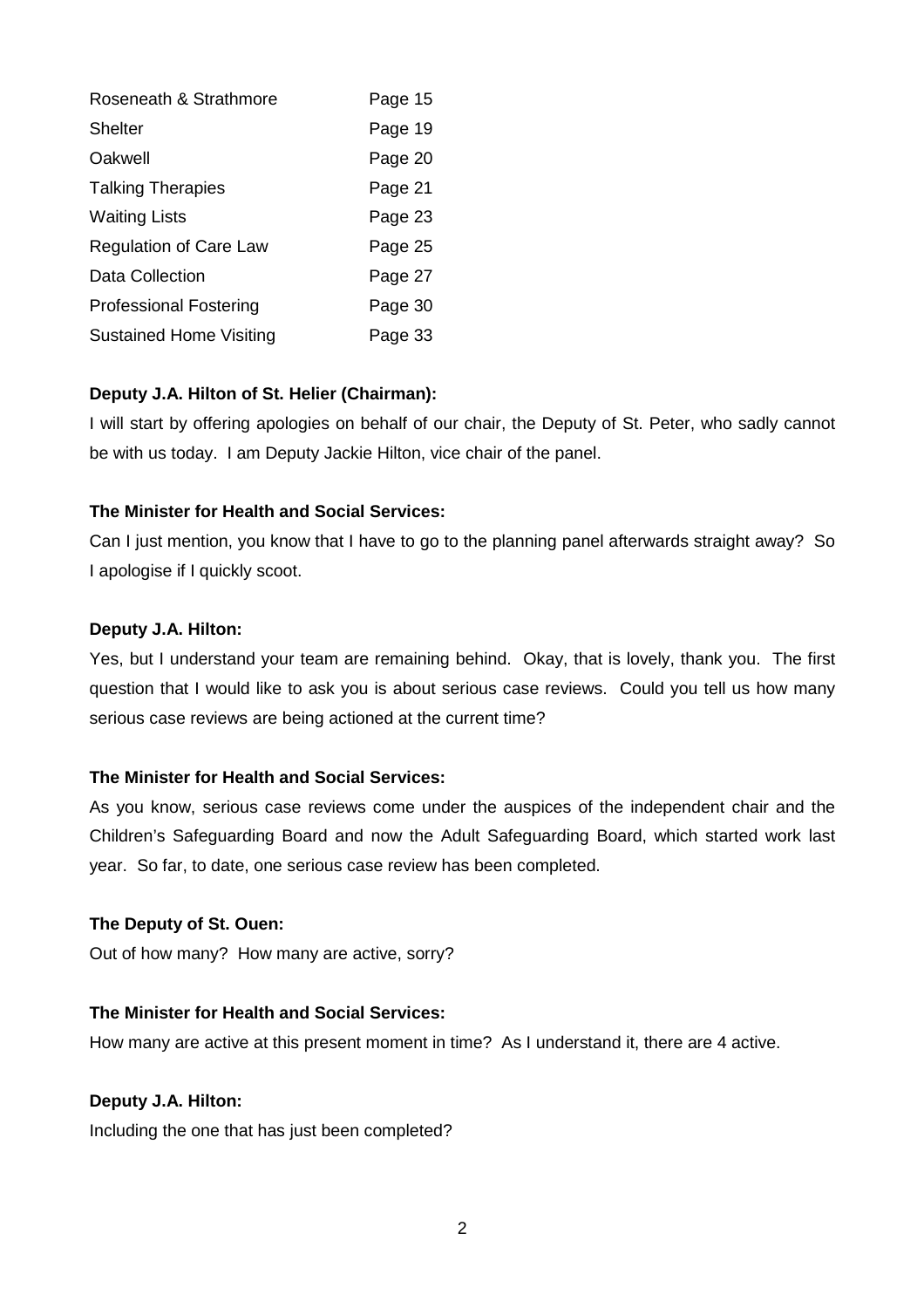## **The Minister for Health and Social Services:**

No, the one completed was completed last year.

## **Deputy J.A. Hilton:**

Right. Was that report put into the public domain?

**The Minister for Health and Social Services:** Yes.

**Chief Executive Officer:** No, it was 2010.

**The Minister for Health and Social Services:** 2010 was it?

**Chief Executive Officer:**

I think so, yes. Time flies.

**Deputy J.A. Hilton:** So it is 4 serious case reviews at the current time?

**The Minister for Health and Social Services:**

As I understand at the current time.

**Deputy J.A. Hilton:** How is that split between children and adults?

## **The Minister for Health and Social Services:**

There are 3 under children's safeguarding and there is one adult.

## **Deputy J.A. Hilton:**

Okay. When are you expecting those reports to be completed?

## **The Minister for Health and Social Services:**

As I understand from the independent chair, one by the end of the summer. Obviously, it will go through whatever process it needs to go with the independent chair and it will come to the children's policy group and/or the adult policy group.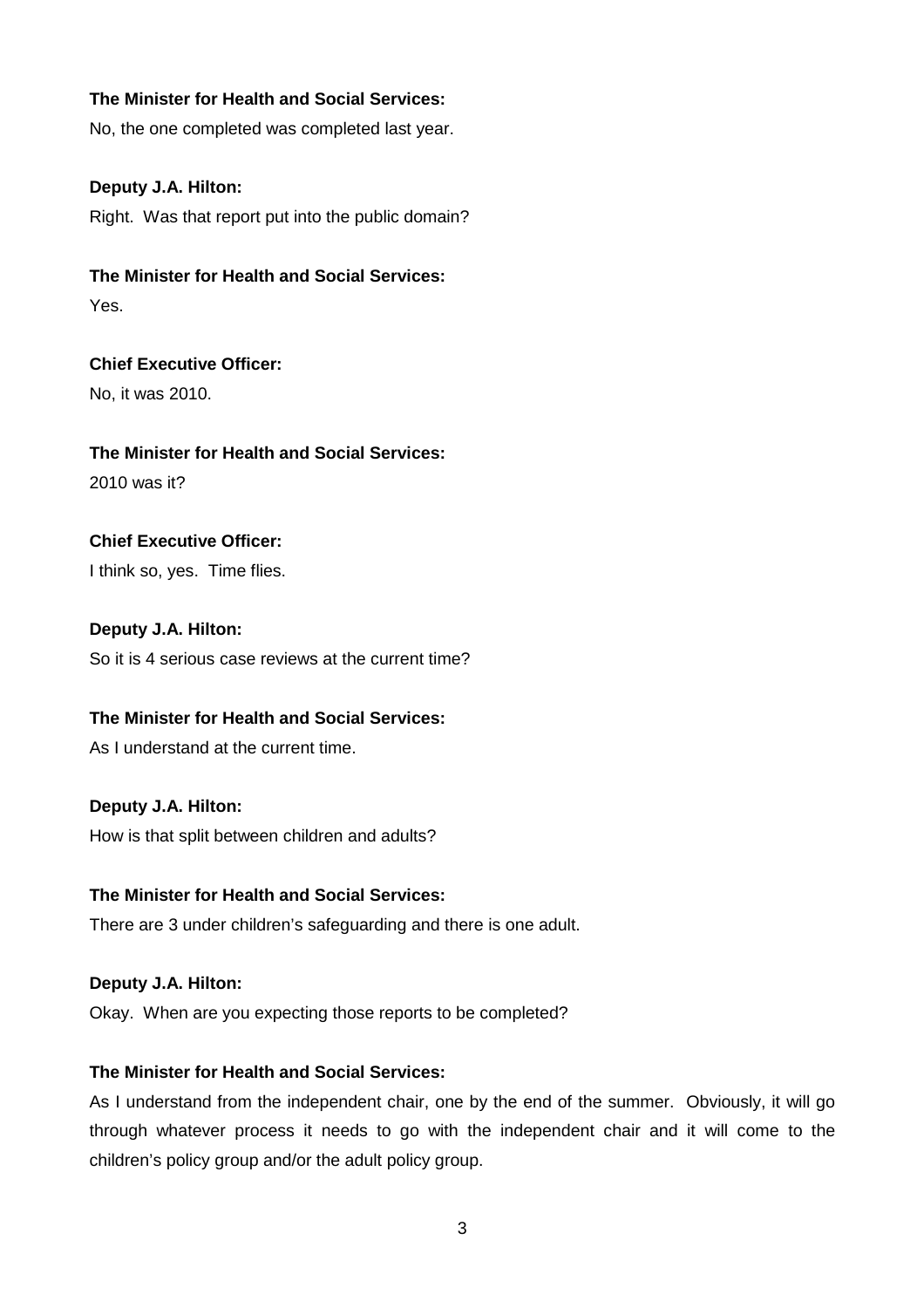## **Deputy J.A. Hilton:**

Those reports will be put into the public domain?

#### **The Minister for Health and Social Services:**

That is not my decision, I understand. That is the decision of the independent chair.

## **The Deputy of St. Ouen:**

Following the completed serious case review, what actions have been taken to address the matters raised?

## **The Minister for Health and Social Services:**

From the last one in 2010, there was an action implementation plan put into place and those issues were addressed at the time and followed up.

## **The Deputy of St. Ouen:**

How confident are you that, indeed, those issues have been addressed?

## **The Minister for Health and Social Services:**

I am very confident because we still get feedback as to the importance of having a children's policy group, as you know as a founding member of that. That is important that we keep those actions up into place but also looking forward to ways of improving the service. On the serious case reviews, it is always learning. At every case review there is always some learning, otherwise you would not need a serious case review. It is how that learning is put into place, into the services. It is multi-agency. It is not just within Health and Social Services. There might be issues within Home Affairs or the education sector.

## **The Deputy of St. Ouen:**

So how are the outcomes measured and monitored?

## **The Minister for Health and Social Services:**

As I said, all those ways of improving the service and lessons learnt are put into the service improvement plan.

## **The Deputy of St. Ouen:**

But how are they reported to you?

## **The Minister for Health and Social Services:**

The quarterly service improvement plan that we have for the children's policy group.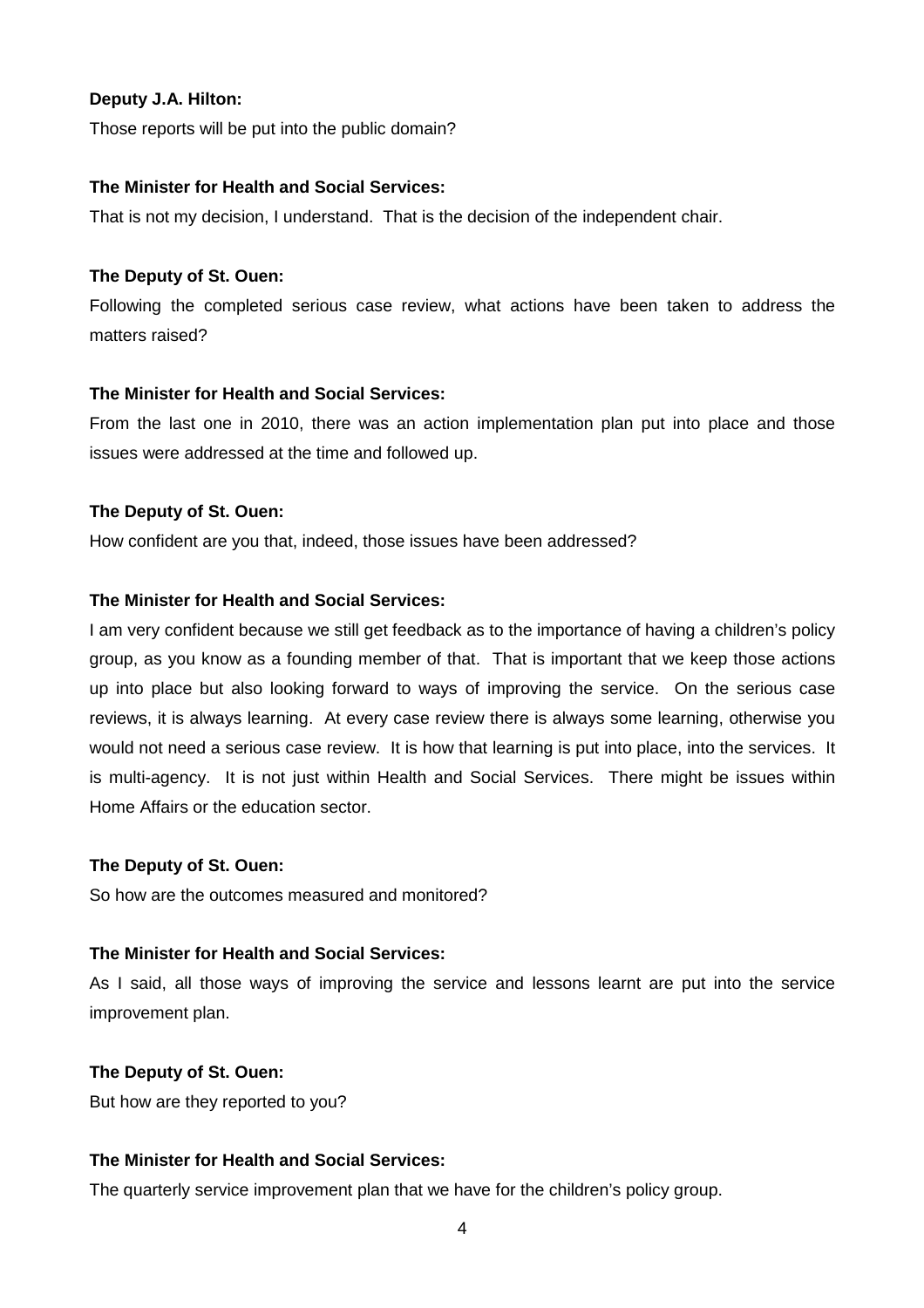The children's policy group are provided with clear outcomes so that you can be confident that action has been taken and improvements made?

#### **The Minister for Health and Social Services:**

The service improvement plan, as you know because we have talked about the plan a couple of times here, is all the recommendations from all the reports over the last years. I think initially it was 240-odd, is that right? Something like that were put in, so they were all sorted out and put into categories of what areas they were and put into a way of ... the outcomes from it and how it is measured and the timescale, et cetera.

#### **The Deputy of St. Ouen:**

I am aware of the work that has been undertaken. I am just saying for you to be confident that the action has been taken I wanted to know what information is provided to you and the children's policy group to confirm and provide you with that confidence.

#### **The Minister for Health and Social Services:**

Through the service improvement plan which comes ...

#### **The Deputy of St. Ouen:**

So simply an action plan and that satisfies your concerns?

## **The Minister for Health and Social Services:**

Well, no, because it is more than that. You have copies of the service improvement so you can see it is very thorough and each section links back to which recommendation it was from and whether it is completed and if they have met the timescale; if not, the reasons why not.

#### **The Deputy of St. Ouen:**

It is one thing to have a piece of paper that says: "Yes, recommendation completed, signed off" but that is not the end of the story, surely?

#### **Managing Director, Community and Social Services:**

Just to add the serious case review sub-panel, which sits as part of the partnership safeguarding board, will look at all the recommendations from S.C.R.s (serious case reviews) and they will hold each agency to account for the delivery against those recommendations. Of course, the independent chair will then report, as the Minister says, into the C.P.G. (children's policy group). So there is also that triangulation via ...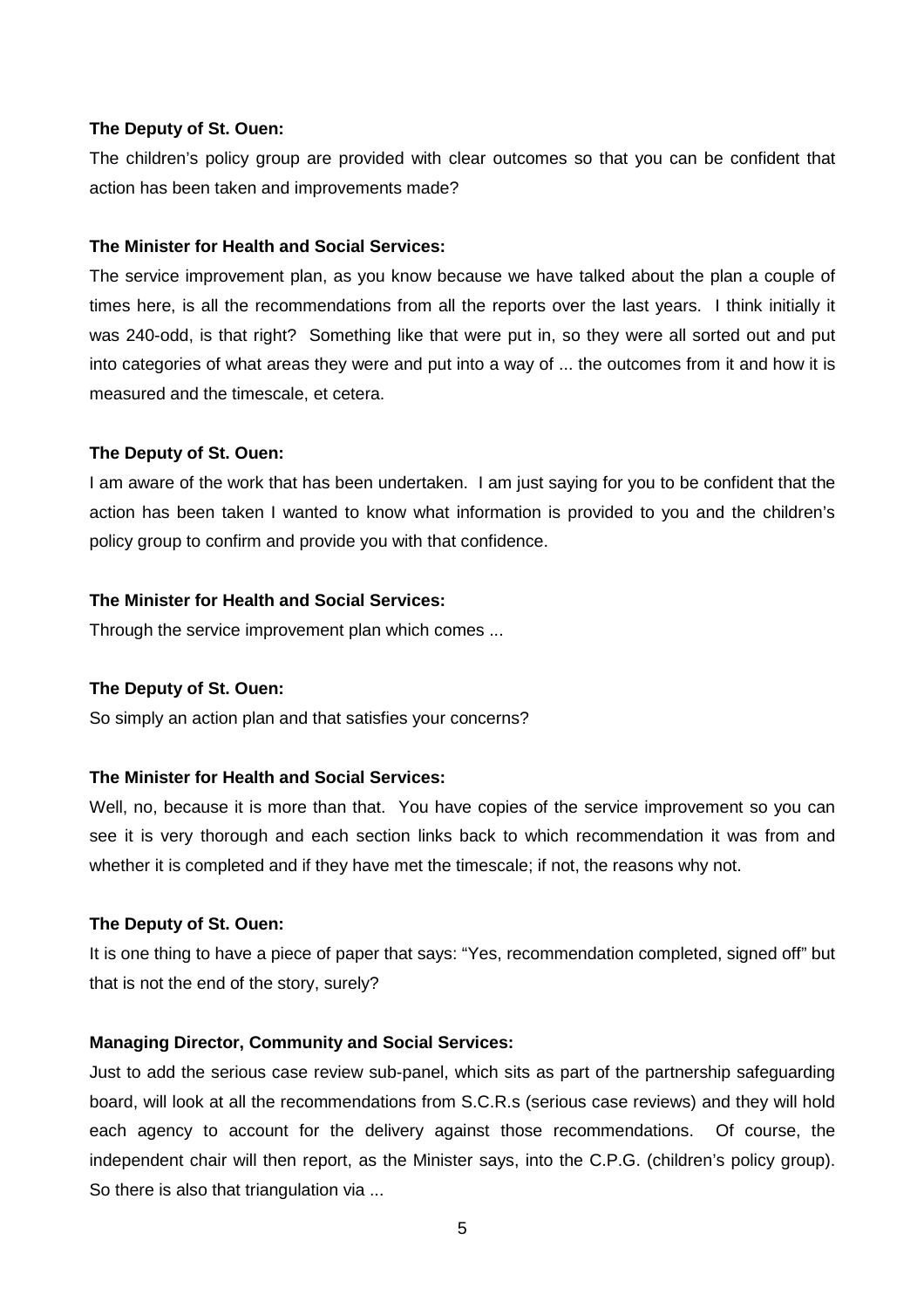So there is a robust reporting mechanism in place?

#### **Managing Director, Community and Social Services:**

Into the board, that is right.

#### **Deputy J.A. Hilton:**

Can I ask whether any of the serious case reviews into the children - you said there were 3 serious case reviews - were any of those individuals in the care of the Department of Health?

#### **The Minister for Health and Social Services:**

At the moment, I do not know if it would be appropriate to mention because ... unless, Richard, you have anything because you are part of it.

#### **Managing Director, Community and Social Services:**

Sure. In relation to the 3 cases that were serious case reviews, all 3 of them will have had engagement from Health and Social Services. By definition, one would expect that to be the case. I think you are asking specifically whether they were looked after children.

#### **Deputy J.A. Hilton:**

Were they looked after children?

#### **Managing Director, Community and Social Services:**

In one of the cases there would be arrangements whereby the child has at times been a looked after child but not ... sorry, 2 of the cases there would have been those arrangements.

#### **Deputy J.A. Hilton:**

Right, okay. Thank you. Can you also tell me whether you have any serious untoward incident cases? I understand that is a slightly lower level than serious case reviews. Have you got any of those in action at the moment?

#### **Managing Director, Community and Social Services:**

To be clear, a serious untoward incident is not necessarily a lower level. It is a different process.

#### **Deputy J.A. Hilton:**

It is an internal review, yes.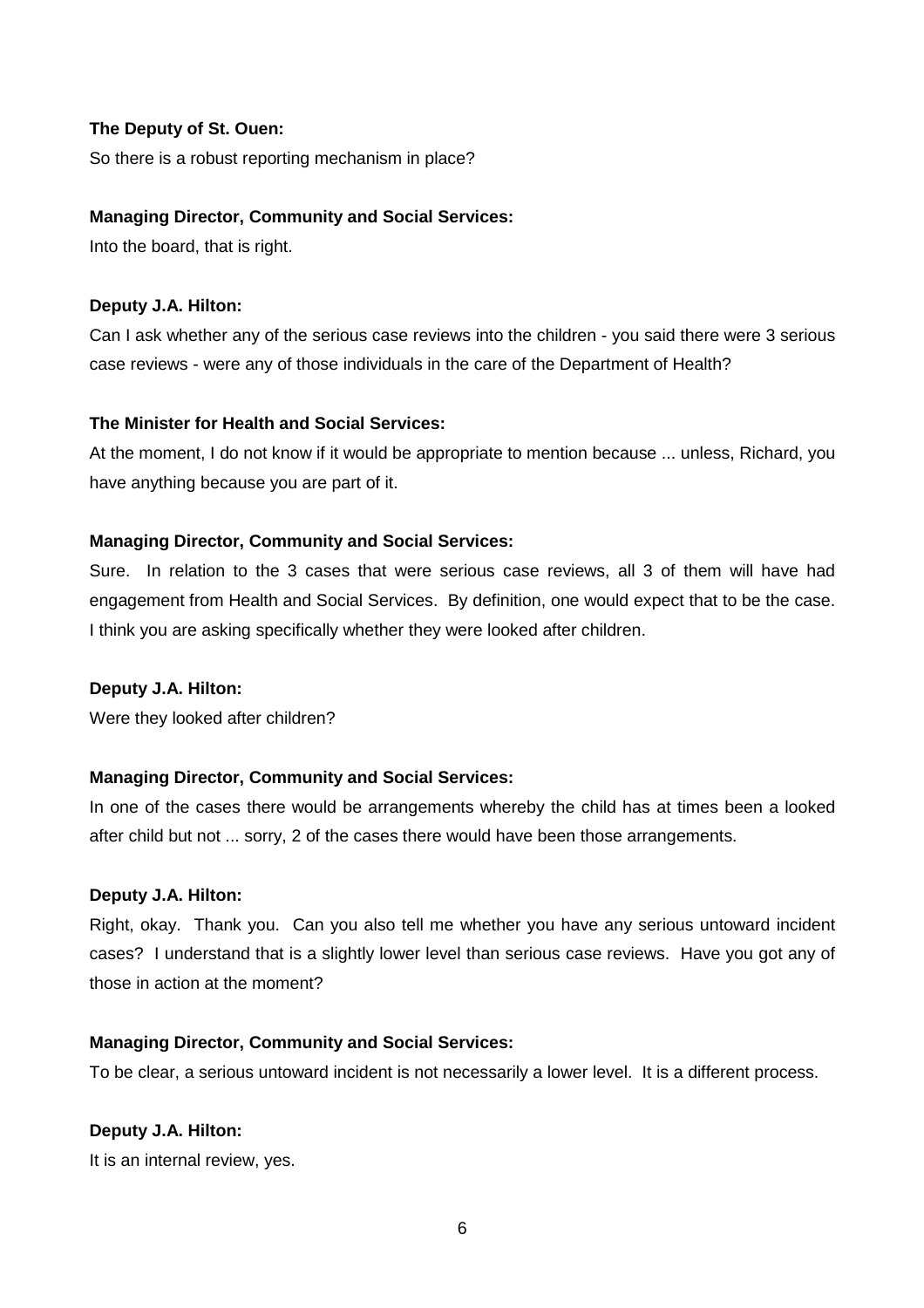## **Managing Director, Community and Social Services:**

It is a process within Health and Social Services. So we have a panel which the Chief Executive is the chair of.

## **Chief Executive Officer:**

Yes. We have a case which relates to one of the serious case reviews where we are also conducting a sudden untoward incident review within the department.

## **Deputy J.A. Hilton:**

There is just one at the moment?

## **Chief Executive Officer:**

There is one at the moment and there is one about to be commissioned.

## **Deputy J.A. Hilton:**

Okay. Does that involve a child or an adult in the care of the Department of Health?

## **Chief Executive Officer:**

I think they both involve children who were known to our services, yes.

## **The Deputy of St. Ouen:**

On average, how many serious untoward incident reviews do you as a department undertake per annum?

## **Chief Executive Officer:**

I do not have those figures with me but I am happy to provide them to you.

## **The Deputy of St. Ouen:**

Right. Minister, are you concerned that currently there are 4 active serious case reviews being conducted?

## **The Minister for Health and Social Services:**

Am I concerned? I think doing a serious case review, if the safeguarding board have looked at it and realised that a serious case review needs to be done, then I think it is a good thing because lessons need to be learned. It also shows that as a multi-agency we put safeguarding both children and adults high up on the agenda and different professionals are bringing forward their concerns.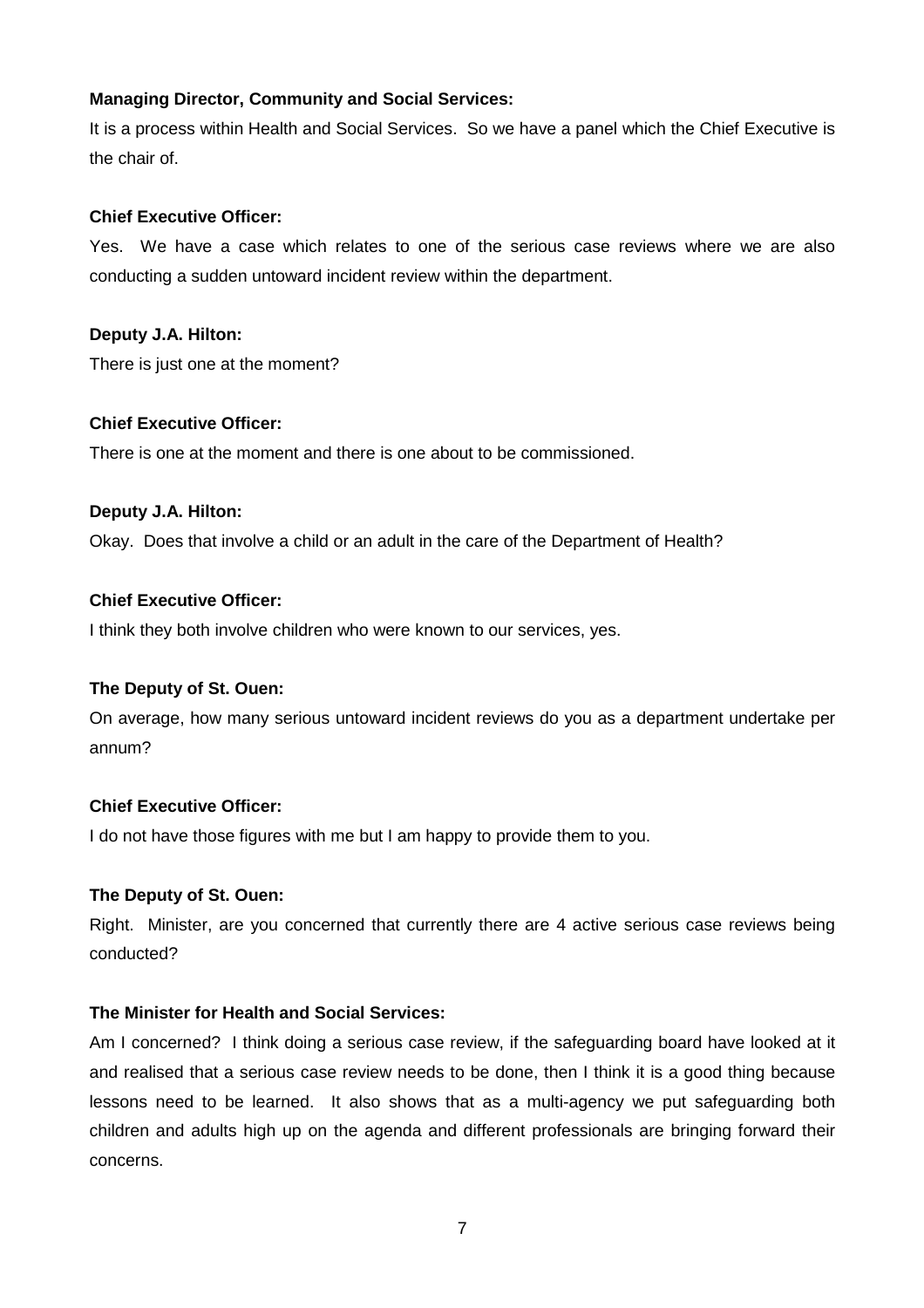I appreciate you say that lessons should be learned, but obviously we have been made aware in the media of a number of tragic events that have happened in recent times. One cannot help feeling that if actions had been taken sooner perhaps these tragic events would not have happened.

#### **The Minister for Health and Social Services:**

Hindsight is always a good thing. That is why it is important that these serious case reviews, if they are appropriate and meet the thresholds set down by the independent chair and the safeguarding board, are done. With the best will in the world, however hard we try, we cannot ... what is the word I am looking for? We cannot put things in place that will meet every eventuality.

#### **The Deputy of St. Ouen:**

With regard to action, much discussion has taken place over the last couple of years with regard to green papers and white papers on the health service that we need to develop and be far more proactive, as individual departments, in addressing some of the concerns before they reach crisis level. How successful do you think the department has been in developing and improving those early intervention services?

#### **The Minister for Health and Social Services:**

Are you talking about early intervention for children or talking about safeguarding interventions?

#### **The Deputy of St. Ouen:**

Well, we are talking in particular about the tragic events of recent times and the serious case reviews. You say lessons should be learned. I presume one of the lessons may be - I know you cannot second guess a review - that earlier intervention and support would have avoided perhaps a particular event taking place.

#### **The Minister for Health and Social Services:**

That might be the case and that is why it is important to have the serious case reviews. I think the one that is due to come out is going back quite a few years, too. We need to make sure that wherever possible we all learn from these to prevent it from happening again if possible.

#### **The Deputy of St. Ouen:**

One final question on this. Forget about what the serious case review may or may not say. What is your department telling you with regard to addressing some of the issues that we all know exist? Are they suggesting that you need to be quicker in developing the early intervention services? Are

8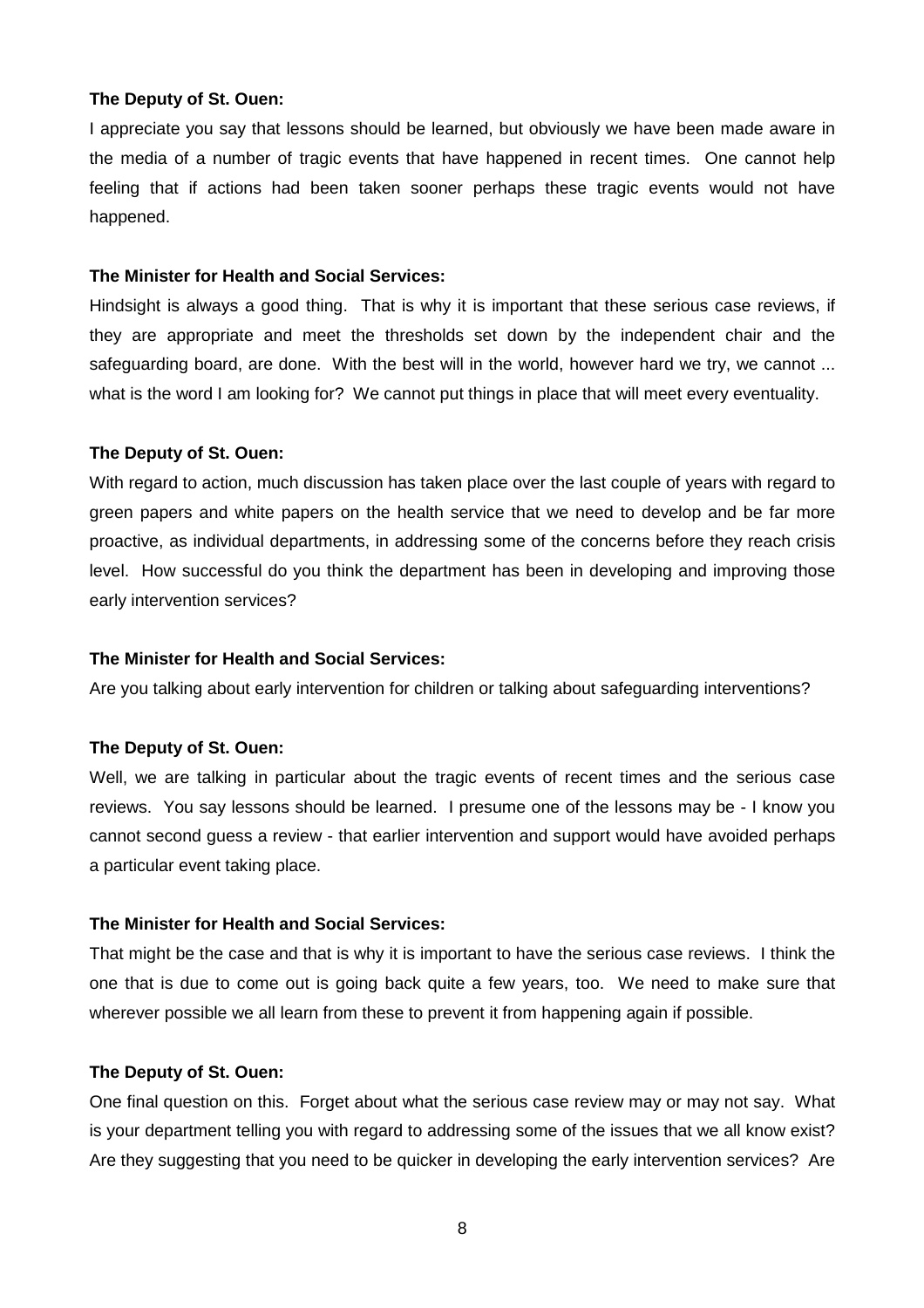they saying: "We are doing what we can. We cannot do anything further"? What information is being presented?

#### **The Minister for Health and Social Services:**

You can always do more and take as much of the risk as we possibly can. Nobody can take all the risk away because you do not know what the next phone call will bring in. We cannot legislate what happens in people's houses. You cannot know what children or young people will do tomorrow. But we can hopefully put services in place and that is why it is important about the white paper because quite a few of the interventions are going into child as well as public health, raising the awareness so people understand themselves, too.

#### **The Deputy of St. Ouen:**

Are you happy with progress to date in the area of developing early intervention programmes or extending early intervention programmes?

## **The Minister for Health and Social Services:**

Yes, with the white paper.

#### **Chief Executive Officer:**

Yes. I think there are a couple of things we could perhaps mention, depending on how much time the panel has. Obviously, Derek would be very happy to give you some updates, or perhaps it is Andrew on this one, on where we have been with early intervention. It was one of the areas that we highlighted, as I know you are aware from the white paper. It is one of the early business cases and there has been some investment in services last year. I think in terms of trying to react quickly, perhaps a good example of that is the very speedy action I think our Public Health Department took in terms of legal highs and bringing forward further legislation. Where we can take prompt and quick action we will do so. Where it needs time to develop a service, obviously we are trying to prioritise those through the work that our commissioning team are doing.

#### **Deputy J.A. Hilton:**

You must have been very concerned about the level of drug taking in the Island, especially with young people and legal highs. Can you just remind us how the department addressed that and what your future plans are going to be?

## **The Minister for Health and Social Services:**

Obviously, we were very concerned and I want to keep it quite generic. That is why I think, as Julie says, the importance of reacting quickly with some of what we call now psychoactive drugs, and I think that is a very good distinction to make. We need to make that across because "legal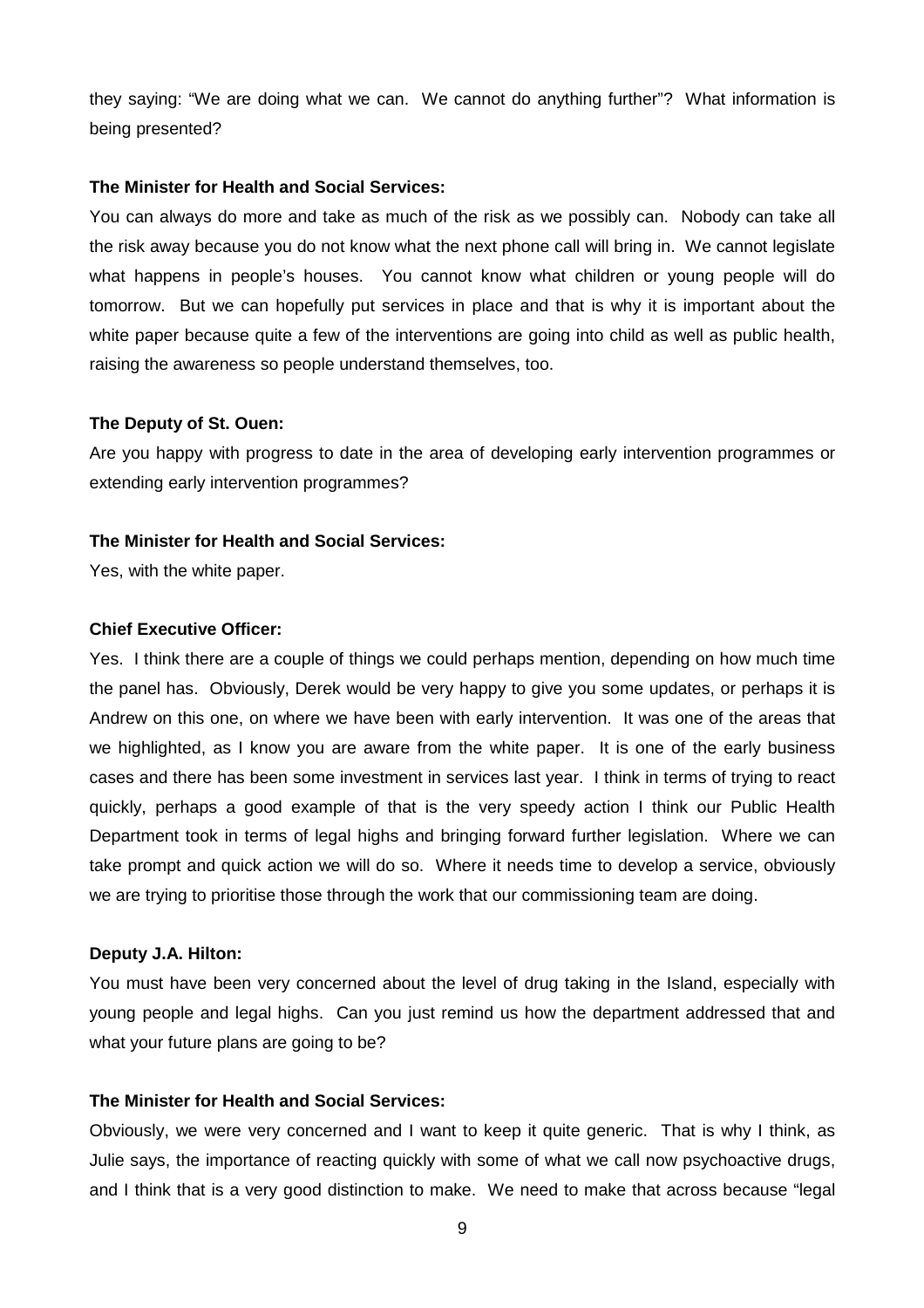drugs" sounds: "Oh, that is good" but by calling them psychoactive drugs it is realised that these drugs are very toxic and can do a lot of damage to young minds and young bodies.

## **Deputy J.A. Hilton:**

What action has been taken by the department in conjunction with Education to get that message out to young people?

[10:45]

## **The Minister for Health and Social Services:**

A great deal of work. It is all about making that particular legal drug illegal. That was very swift. I think it is the quickest time that anything has been done. So it enables customs, et cetera, to do their bit. The parenting guide came out very quickly, but also the multi-agency work that happened over Christmas and New Year has been exemplary and has been very resourced there for the young people, and they had a strategic group led by Richard. I would like to take this opportunity of thanking all agencies because there were some vulnerable young people around.

#### **The Deputy of St. Ouen:**

Has the level of drug taking on the Island increased in recent years? I am speaking particularly with young people.

## **The Minister for Health and Social Services:**

I do not have the actual incidence of it, but I would ... oh, Andrew can tell you.

## **Deputy Director Commissioning:**

I used to work in the Public Health Department, but just to say that every 4 years there is a healthrelated behaviour questionnaire done for all of the children in years 6, 8 and 10. There are questions about all types of lifestyle issues. One of them is around alcohol and one is around drugs. What that survey shows us is that the trend in terms of illegal drugs is down and that the most frequently used drug - and this is going from data that was asked in 2010 - was cannabis. But we are talking very small numbers. I know that the Public Health Department is running that survey this year and has adapted its questions accordingly. So it is very timely in terms of getting an understanding of what the picture is because, as you know, the picture will change. So hold in your mind that in terms of illegal drugs it is very small numbers.

#### **The Deputy of St. Ouen:**

Are you simply relying on a self-assessment survey or do you collect other information through the drug and alcohol service on the incidence of drug and alcohol abuse on an annual basis?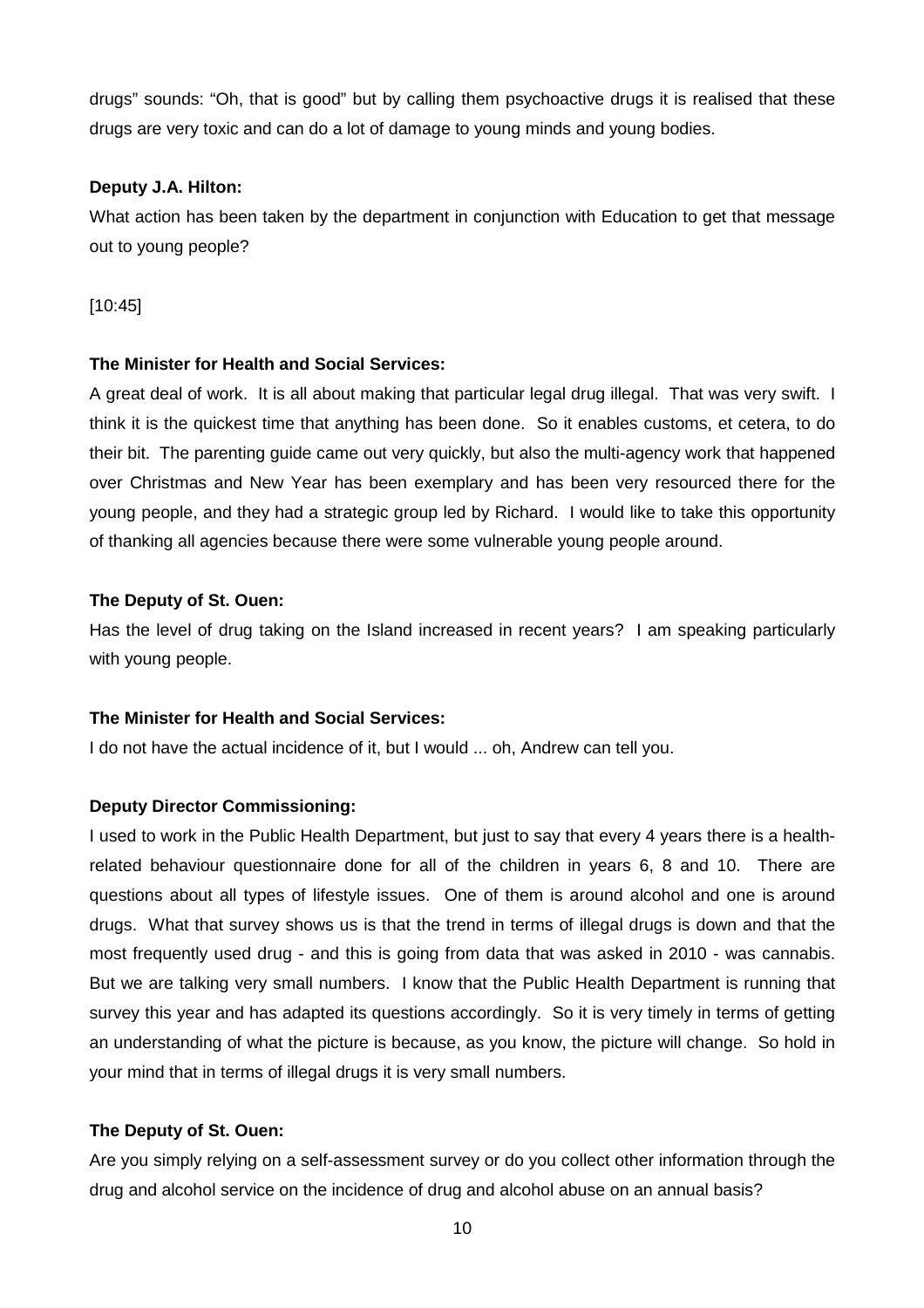#### **Managing Director, Community and Social Services:**

Can I just suggest all the agencies have been working together on this issue and it is the collation and triangulation of information from alcohol and drugs, the police, the customs, public health, which gives us a picture of what the real situation is. We must not miss out the good work that the media have done over this period in moving people's views that they were dealing with harmless legal highs, as the Minister says, to what are very harmful, illegal downers, in fact. That piece of work is being ...

#### **The Deputy of St. Ouen:**

Just to pick up on the first point that you made with regards the information shared with agencies, are you saying that that information confirms that self-assessment survey, which says that drug taking is reduced on the Island?

#### **Managing Director, Community and Social Services:**

I think it is a complex picture, the reality is, and the majority of young people are ... I think the general trend, Andrew ...

#### **Deputy Director Commissioning:**

General trend, yes.

#### **Managing Director, Community and Social Services:**

The general trend is a very positive picture. However, it is a very rapidly changing environment and the introduction of new psychoactive substances means all agencies have to be incredibly vigilant to how we deal and respond to new threats to young people.

#### **The Deputy of St. Ouen:**

I am not minimising the actions of making potentially legal highs illegal, but do you think that is sufficient action to take?

#### **Managing Director, Community and Social Services:**

No, it is not, and indeed one of the issues with revising the parents' guide and making sure that it coordinates advice to all parents at the start of this term was to ensure that parents can have a conversation with young people in an informed conversation, and also trying to put that document out as a published document, which has a high level of cost attached. I am very pleased to report that the Attorney General has supported us in funding that now. So we will be able to put out a hard copy of the drugs guide to parents into G.P. (general practitioner) surgeries, into places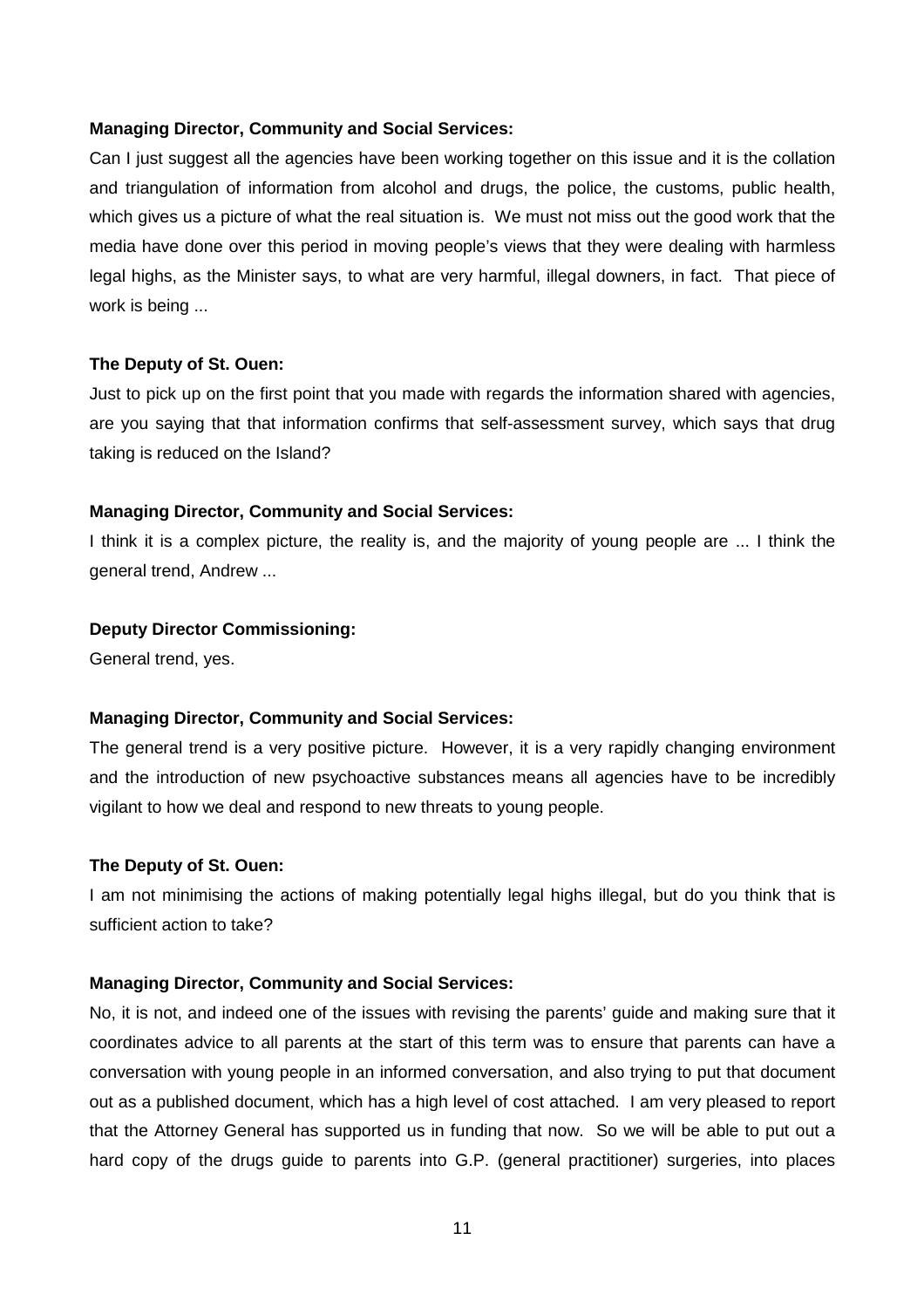where young people are, into places where parents are, so they can pick up ... because not everybody has access to the internet to download a great big document.

## **The Deputy of St. Ouen:**

Bearing in mind it is the young people that are generally taking the drugs and not the parents, is there any guide for young people?

## **Managing Director, Community and Social Services:**

There are plenty of guides for young people and certainly in the document itself it gives telephone numbers and help lines and internet websites for Ask Frank and a variety of different other ways in which young people can get educated.

## **The Deputy of St. Ouen:**

Is that freely available to all youngsters at the moment?

## **Managing Director, Community and Social Services:**

It is.

## **The Deputy of St. Ouen:**

How can they access the information?

## **Managing Director, Community and Social Services:**

Either directly into specialist services such as the alcohol and drugs service or indirectly through the schools who work with our Public Health Department and our alcohol and drug service to provide advice to young people about alcohol and drugs. We must not forget alcohol still remains the biggest threat.

## **The Deputy of St. Ouen:**

It is something that has not been circulated to all children or young adults that are within the education system, is that what you are saying?

## **Managing Director, Community and Social Services:**

Sorry, say that again?

## **The Deputy of St. Ouen:**

That young person's guide to drugs is not freely available or has not been circulated to all children that are currently within the education system, is that what you are saying? They have to go and ask for it?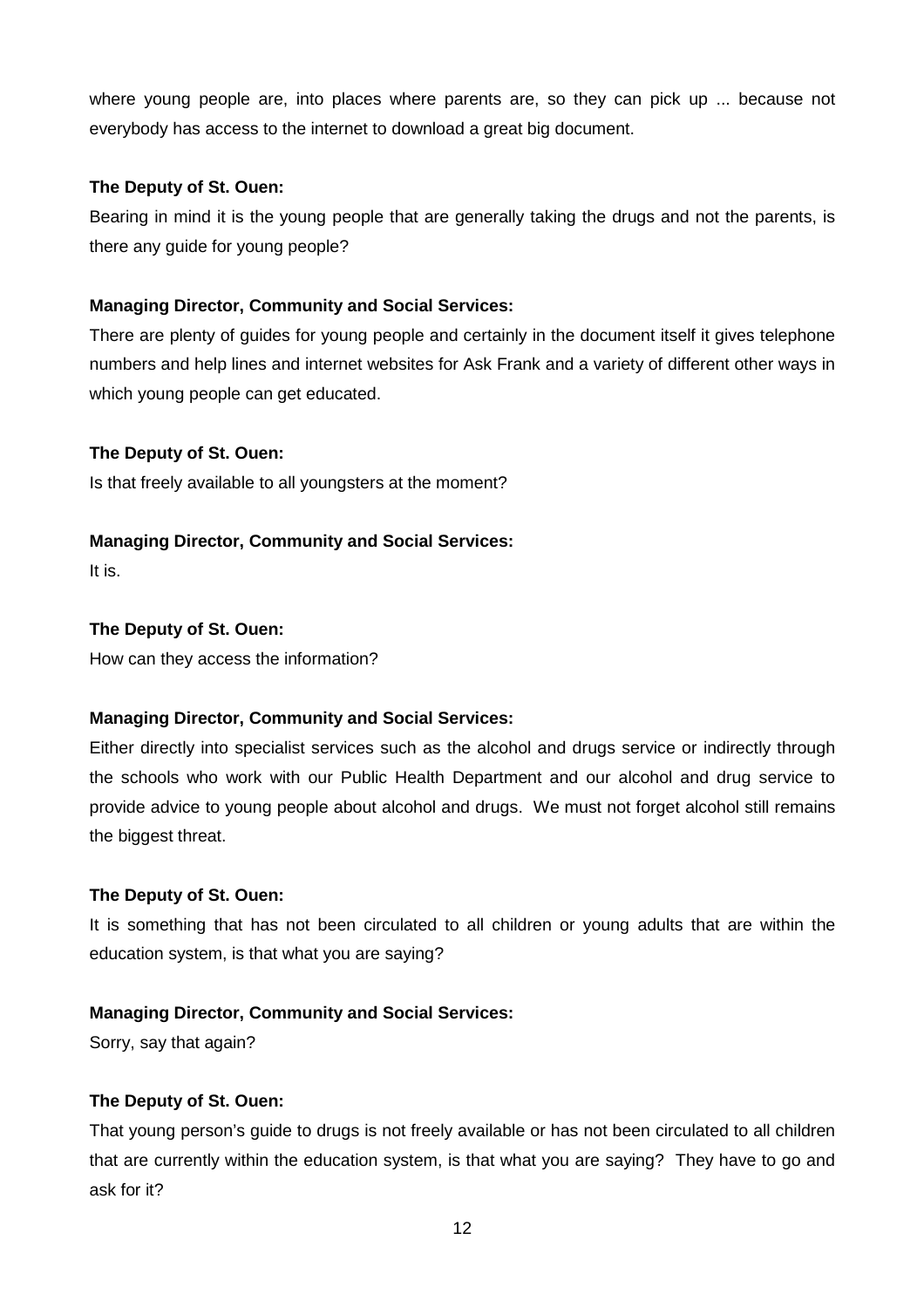#### **Managing Director, Community and Social Services:**

No, I think it is made to all year 7 students, I believe. It certainly has a hyperlink to all parents and sent out to all parents in the Island from the Education Department. But we are really straying into areas in which we only work indirectly through the educational support ...

#### **The Deputy of St. Ouen:**

You were focusing on the fact that because of the tragic events of recent times you have reissued A Parent's Guide to Drugs, which is a huge document, but I am asking and it seems to be that although you have issued this document there has been no real proactive action that you have told me about so far relating to the youngsters at school that are taking these drugs.

#### **Managing Director, Community and Social Services:**

I do not think that is correct. I think there has been a great deal of proactive direct action of schools to talk to young people about the dangers of drugs and the misuse of drugs and alcohol. Not just within schools but the youth service and also a lot of the third sector providers such as the Freedom Church and all the other agencies that we work with have worked very effectively to speak to young people and have the conversation, which is what is so important.

#### **The Deputy of St. Ouen:**

Information is being distributed at that same time?

#### **Managing Director, Community and Social Services:**

Absolutely.

#### **Deputy J.A. Hilton:**

A couple of weeks ago it was reported that there was a group of young women who had effectively been sexually groomed. I wanted to ask you what action your department has taken to protect those individuals, especially as apparently one of the girls involved is in the care of the department.

#### **The Minister for Health and Social Services:**

I do not want to get down into this. There is only one child and I do not think it is in best interests. A lot of work is being done. A lot of work is support, as you know, within the children's services and with looked after services and that support is still ongoing and will continue to be ongoing. I am sure Richard can help you.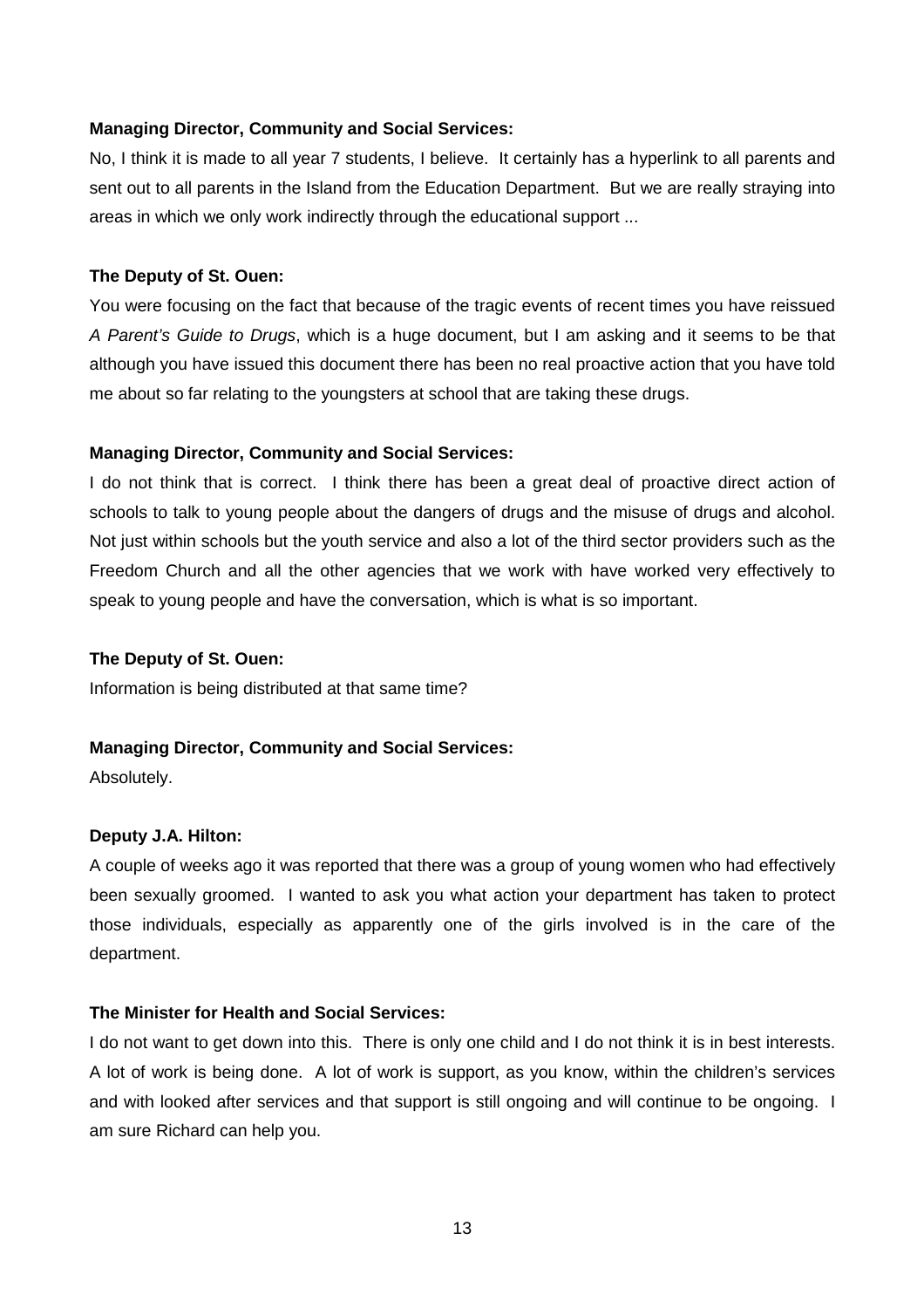#### **Deputy J.A. Hilton:**

How confident are you at this present moment in time that those individuals are being safeguarded?

#### **Managing Director, Community and Social Services:**

I am confident that we are doing all that we can, but we have to remember that child sexual exploitation occurs not necessarily by physical contact, it can happen by multimedia, by telephones. Whether a child is at home or in a residential setting or in foster care or whatever setting, they will mix with other children, they will mix at school, they will access social media, and so there are always risks.

#### **Deputy J.A. Hilton:**

Is the official line that these young women have been exploited by a group of young men? Is that official, that it is sexual exploitation?

#### **Managing Director, Community and Social Services:**

All the agencies have been working together, predominantly last year, in a multi-agency way to identify those people at risk. A lot of this work becomes apparent through the working of the multiagency safeguarding hub. If you imagine in the past all the safeguarding concerns would come to a single agency like the police or children's services or education. It is a bit like looking at the world of safeguarding through binoculars. The multi-agency safeguarding hub is like 3D glasses. Everybody sees everything simultaneously. That means that we can see a lot more, we can join the dots a lot better, we can be much quicker at identifying the children at risk. So none of this should be a surprise. There are always new threats - sexting, social media - and we are working with education and working with the police to put in information to young people to explain to them what the risks are that they take. As a result of that, those young people come forward and say: "This is what is happening to me." Well, that is what we want to see.

#### **Deputy J.A. Hilton:**

But it has to be a matter of grave concern that there are young women, as young as 12 years old, being exploited by older people, so that has to be a matter of grave concern and we want to be assured that steps are in place to protect especially a 12 year-old from being exploited in this way. Another question I wanted to ask you is: are there any parallels to be drawn from what has happened in the Jersey case compared to cases in the U.K. (United Kingdom) that have happened in various places like Rochdale? There are some well-publicised cases. Are there any parallels to be drawn?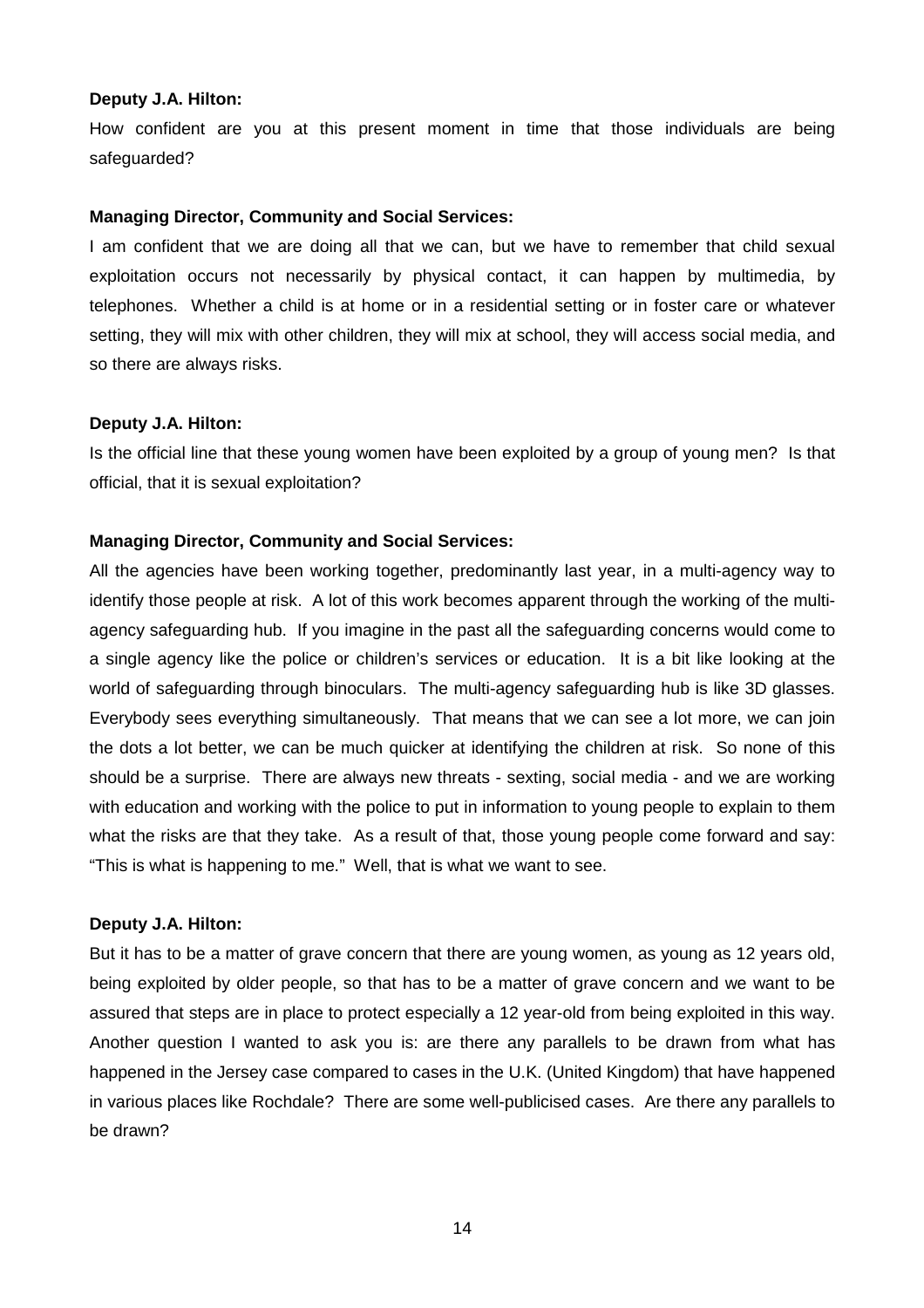## **Managing Director, Community and Social Services:**

I think there are significant differences.

## **Deputy J.A. Hilton:**

Would you like to say what those are?

## **Managing Director, Community and Social Services:**

I think you would need to speak to the police about that investigation, but I would suggest that it would be wrong to draw significant parallels between these cases. They are quite different.

## **Deputy J.A. Hilton:**

They are quite different. Okay, thank you for that. We would like to ask you about Roseneath and Strathmore. I believe Roseneath reopened recently.

## **The Minister for Health and Social Services:**

These 2 here have slightly different hats but they have been really involved with Roseneath so ...

## **The Connétable of St. Peter:**

I think I will start off and Judy can come in to help the panel. Certainly, we were delighted to see that the first people have now moved into Roseneath. It has not been officially opened but because of the pressures before Christmas we opened it early. I think we had 4 in before Christmas. We viewed the premises on the day they were moving in. Both the Assistant Minister and I went there to view the premises first and they have been done superbly, at great cost I hasten to add, but it is well worth having paid that money out.

## **Deputy J.A. Hilton:**

How many beds are there at Roseneath?

## **Deputy Director Commissioning:**

It is licensed for a maximum of 22 people.

## **Deputy J.A. Hilton:**

What profile is its survey? What age profile?

## **The Connétable of St. Peter:**

These are young adults, are they not, young adults essentially?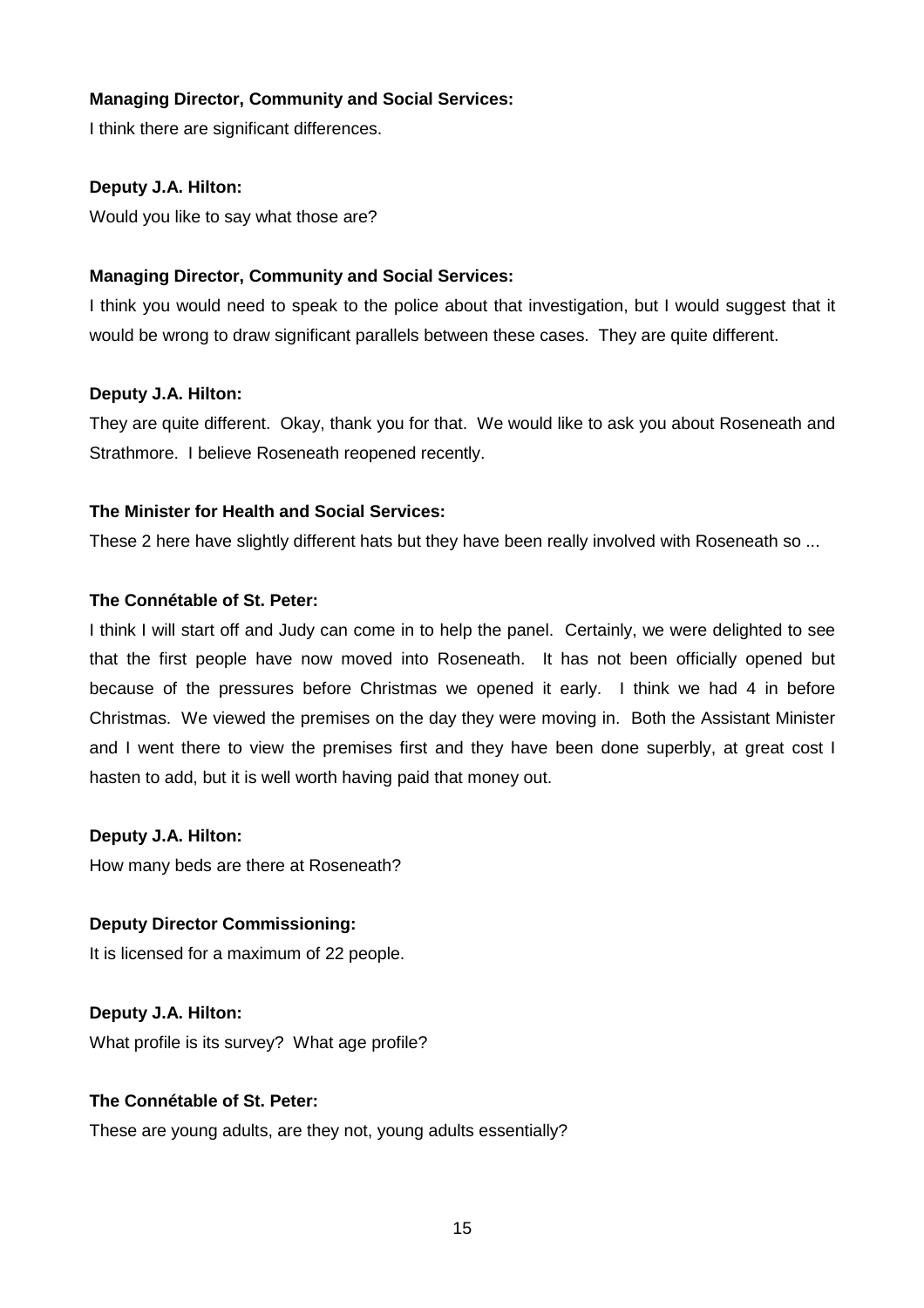## **Deputy J.A. Martin:**

Over-25s.

## **Deputy Director Commissioning:**

Adults, it is higher. Because Strathmore has a focus around young adults and Roseneath is for 25 and above.

## **Deputy J.A. Hilton:**

Twenty-five and above?

## **Deputy Director Commissioning:**

Sorry, I am speaking away from the mic. Yes.

## **Deputy J.A. Martin:**

Yes. If we feel that someone was waiting for Roseneath who is only 24, wanting to move on from Strathmore, it is not hard and fast. You look at the person, but that is the sort of generic age it should be.

## **Deputy J.A. Hilton:**

Okay. Currently there are 22 beds. Is it full?

## **The Connétable of St. Peter:**

Not yet.

## **Deputy J.A. Hilton:**

So you have space. At Strathmore, my memory tells me that there are 18 beds there?

## **The Minister for Health and Social Services:**

Nineteen, I thought.

## **Deputy Director Commissioning:**

It is about that. I have not brought the exact figures.

## **Deputy J.A. Hilton:**

Is Strathmore full at the moment?

## **Deputy Director Commissioning:**

I spoke to the director yesterday and Strathmore is reaching full if not at full capacity.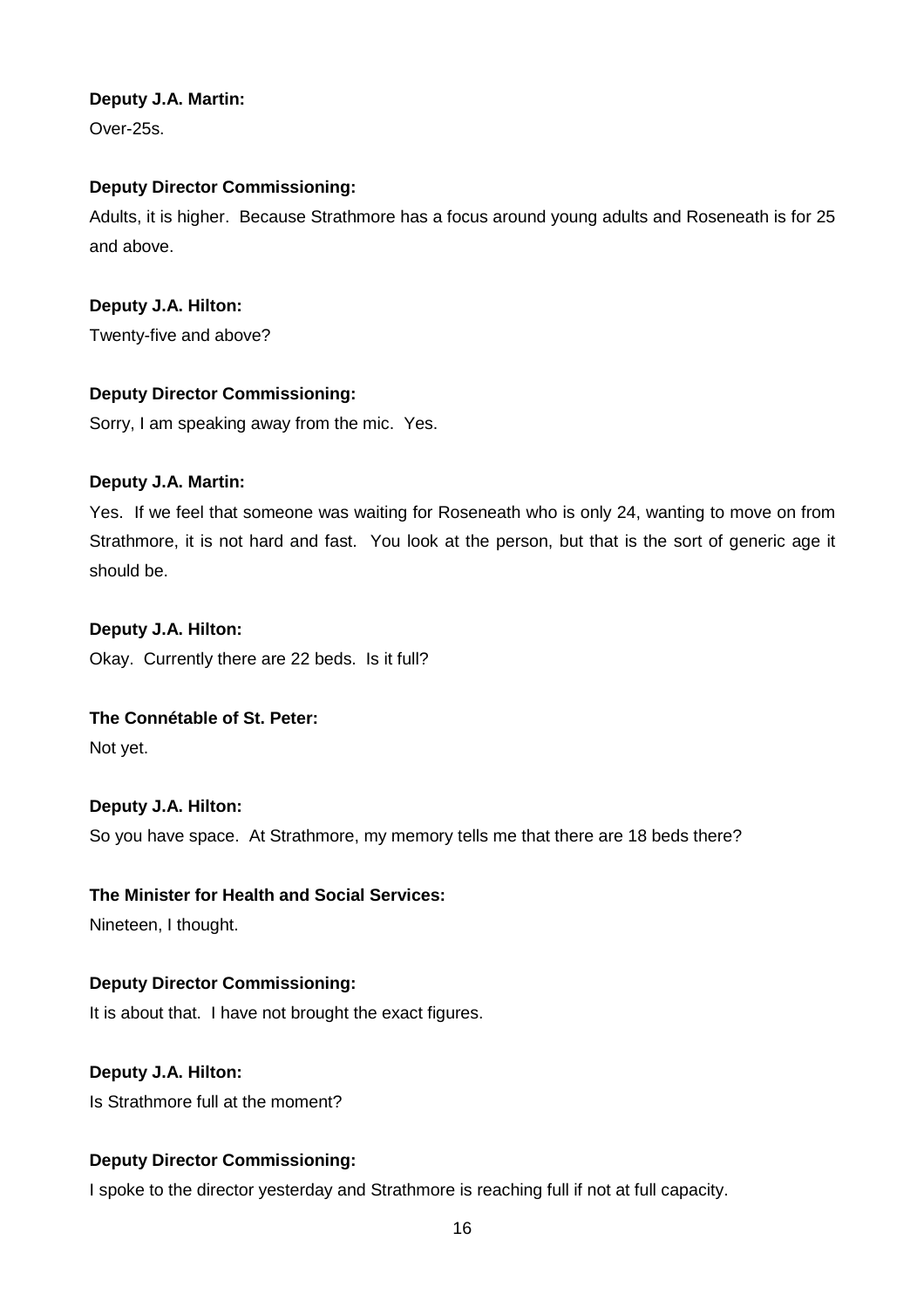#### **Deputy J.A. Hilton:**

That is still catering for 16 to 25 year-olds?

#### **Deputy Director Commissioning:**

It has a remit for young people. I am hesitating because you are using the number 16. I think it is 18 and above. If there were young people of that age pitching up, turning up, then of course they would provide emergency accommodation, but they would be working very, very, very closely with children's services.

#### **Deputy J.A. Martin:**

When you asked the question before, we did not have any 16 year-olds. The majority were 17 to ... there was a few 17, but the majority are 18 and 19. As I said, one of the children who turned up, who was not known to our service - it was different circumstances why they were homeless or going to be homeless - we assessed it was not suitable for Strathmore and they went to Field View. So it is all about working round the person.

#### **Deputy J.A. Hilton:**

Where would you normally accommodate young people with mental health issues, homeless young people with mental health issues?

## **Managing Director, Community and Social Services:**

Whatever is in the best interests of the individual. One of the individuals who has been at Field View, who is 16, wants to be at Strathmore, so it is about where they want to be, what is in their best interests, and also the mix of other individuals at that other setting which will determine what is the most appropriate place for them. I do not think we can be absolutely ...

#### **The Deputy of St. Ouen:**

Right. So the facilities that you would use, can you just list them?

## **Managing Director, Community and Social Services:**

We would use a range. Yes, we have our own facilities, but we would also rent potentially an apartment for an individual if that was what was in their best interests. We certainly would go into the private sector, into working with our partners in Housing, Property Holdings, or use our own facilities, all the way to specialist placement in the U.K.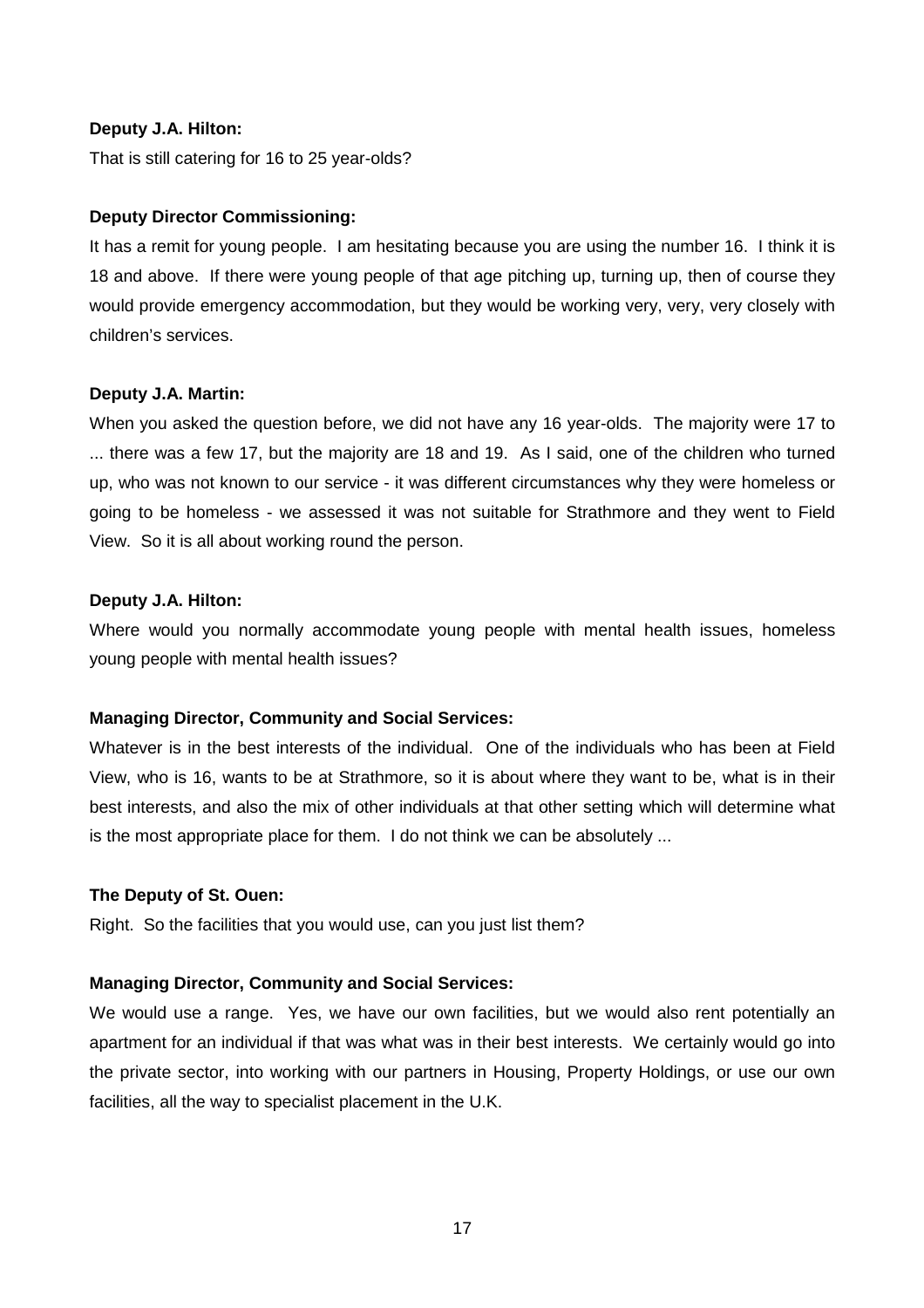Right, but initially they would enter the system, if you like, through Strathmore if they are under 25 or Roseneath if they are over 25?

## **Managing Director, Community and Social Services:**

As a homeless person that is correct. There is, again, some broader work that is going to be looked at by the adult policy group tomorrow looking at homelessness strategy under the auspices of ...

## **The Deputy of St. Ouen:**

What policy do you have to help people to move from and on from Roseneath and Strathmore into the community?

[11:00]

## **Deputy J.A. Martin:**

John with his health hat on with his housing and Deputy Pinel from Social Security, firstly they work to get people into work or back into education and there is no time limit. It is as long as it takes, but housing will then provide, if that is suitable with support, they will go into housing or, if their family is still here, the ideal situation is living with the family. As I say, what we found with Strathmore - and there were a few cases - the family had lost their jobs over here. The child had grown up over here and did not want to go back to the U.K. or wherever and had decided to stay, and they were literally staying on friends' sofas. Then Strathmore opened and it was a place for them to go. A lot of these families with young people we did not even know. We do not know what is out there until it turns up on the doorstep, really.

## **The Deputy of St. Ouen:**

What is the average time for an individual to spend in one of these facilities before they are moved on and out into more permanent accommodation elsewhere?

## **Deputy J.A. Martin:**

Average? It is hard really to talk about average. When we talk to the director, John Hodge, he does not want to say to someone: "You have 6 months to turn your life around or you are out." Some people it would be sooner. It depends. They will work with the families first of all; they will work with the department, education, Highlands. I think when you asked for the figures before, out of the 17 that were there, 15 were engaging either with back to work or were back in education at Highlands. As long as they are stable but, as Andrew said, what we cannot do is make it permanent because there will be people behind them all the time.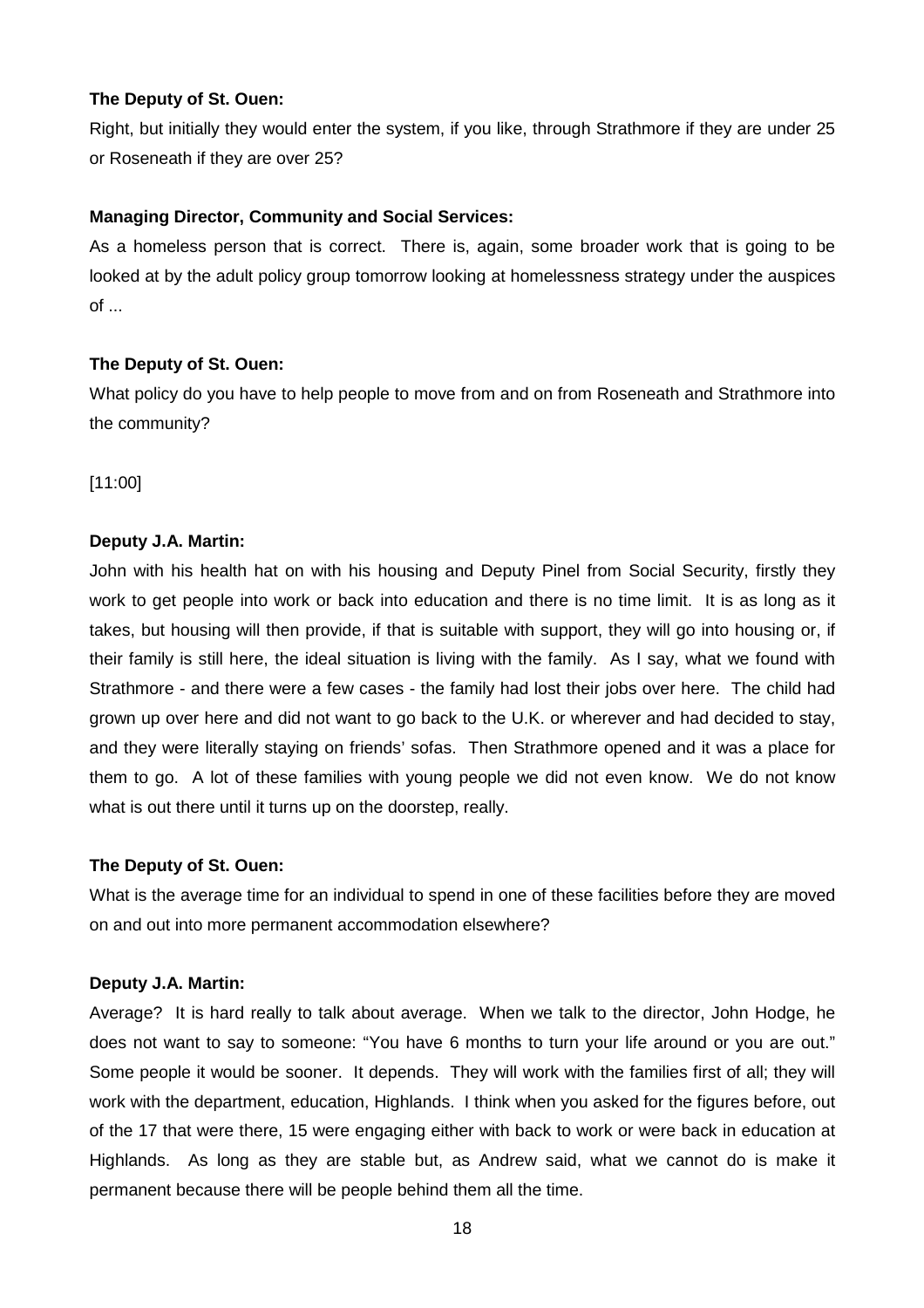Which is why I asked the question.

#### **Deputy J.A. Martin:**

I would not know an average. It has not been open that long.

#### **Deputy Director Commissioning:**

What I can say, okay, is that what we have now is a pathway of resettlement accommodation which goes from this end, which is walking off the street, which you have just been rehearsing, that takes us through the resettlement process which ends up here with independent living. It is a fantastic thing that we have. What it enables us to do now and the opportunity for Shelter Trust is to be able to work with people at different points of that process. We have accommodation that some people will need coming out of prison, for example, and they will be able to go straight into Roseneath. But for some people it might be walking in off the street, so they will be coming in through Aztec House. We also have provision for outreach, so we go out looking for vulnerable people, too. You have it from top to bottom. What I will be doing in working with John - because we have a service level agreement with Shelter covering those different facilities - is looking at and developing outcomes for his service so that we are better able to fine tune the service that he has and so we are better able to support vulnerable people. But what you have within that, okay, is a resettlement team. You have houses, but you have a resettlement team which work across all of those places. If me and you rock up in terms of Aztec House, we will have a key worker. We will have support from a resettlement team, which will look at our health needs, so getting in contact with a G.P. It will look at our work issues. It will look at are we getting the correct amount of benefits. It is a holistic approach based on our needs. So that is where it becomes difficult in terms of giving you an average of how long you are going to be in there because you might move quicker than me in terms of your own development.

#### **The Deputy of St. Ouen:**

It was interesting that you were saying you are developing outcomes.

#### **Deputy Director Commissioning:**

The work that we are doing with Shelter is they have a validated tool that they use, which is called outcome stars. It is used up and down England in similar services. I know that they have invested heavily in training their staff and I have meetings scheduled in this year to look at those outcomes with John, looking at these services which are just coming online now and how they are impacting in terms of the work that they are doing with their vulnerable people. It is very exciting.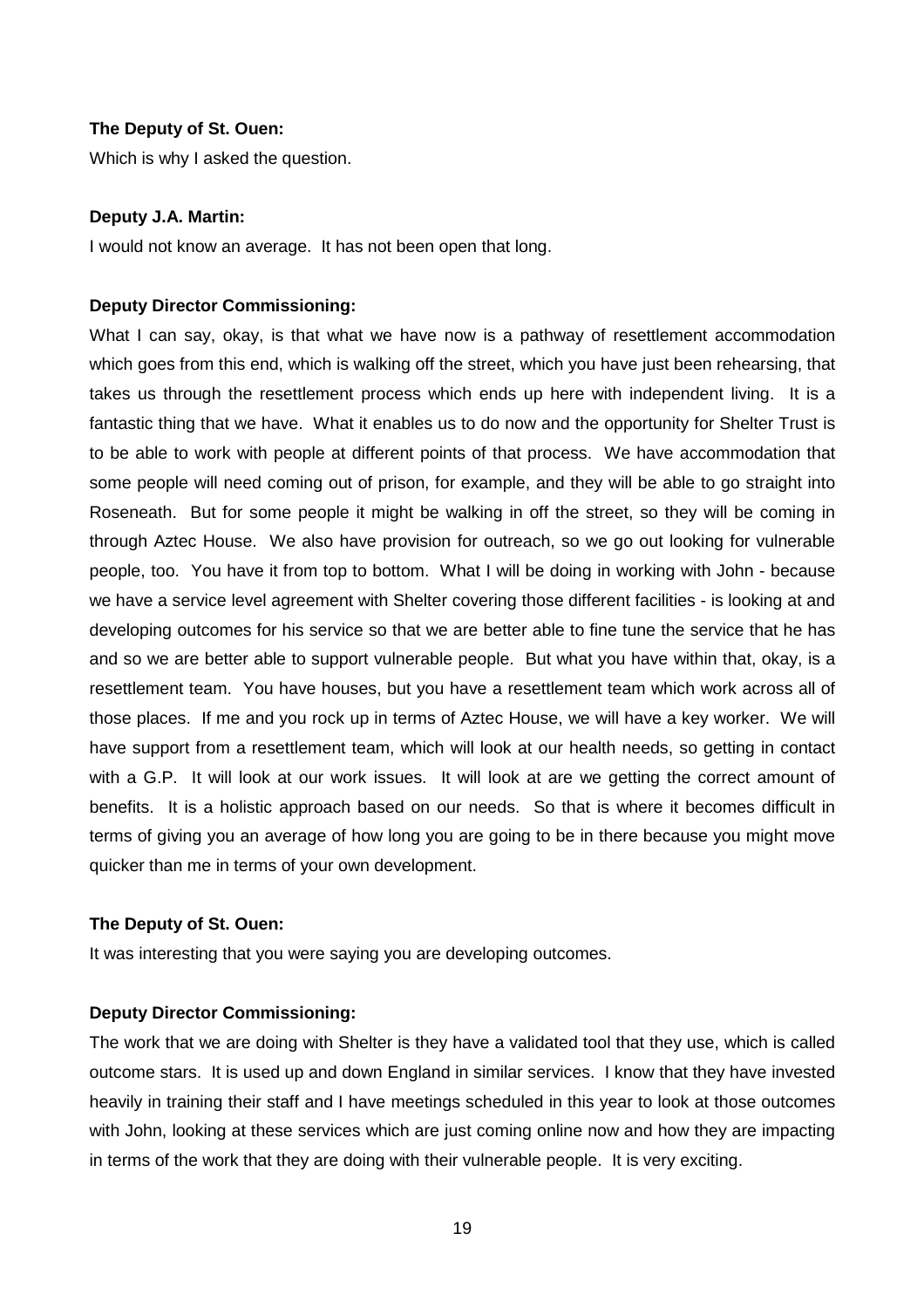We will be interested to see some of that information because obviously I appreciate that everyone is different, as you quite rightly point out, but equally if we have a comprehensive service it supports that individual but you still should be aware at some point the intention for the end date of when that individual will be able to move into the community and how effective your services are can be measured quite closely with that. So you have that information or you are developing that?

## **Deputy Director Commissioning:**

I think John has baseline information and what we are doing this year is now we have everything in place in terms of the service level agreement, we have the investment coming in online, I am looking forward to working with Shelter this year in moving that forward.

## **The Minister for Health and Social Services:**

But also to add on, too, that the homeless outreach group is even working before, picking up whatever people, and I think you only need to think back about 8 to 10 years when there were a lot of homeless sleeping in the car parks. Thank goodness it is quite rare, but they work with people where they are, at the car parks, and look at the health issues, et cetera, where they are.

## **Deputy J.A. Martin:**

It does carry on. When we do resettle people back into housing or wherever, we do not just say: "On your way." They have a key worker. Sometimes it does not work out and they will come into ... they were not ready or they think they are ready ...

## **Deputy J.A. Hilton:**

Can we move on?

## **Deputy J.A. Martin:**

Sorry, Jackie.

## **Deputy J.A. Hilton:**

Can we move on, please? Right, we just wanted to talk to you about Oakwell. We understand the work has started. I think in November you said that it is scheduled to finish in June. Are you still on track for that?

## **Managing Director, Community and Social Services:**

I believe we hope to open again in the summer. We have our decamp facilities in the meantime and the work is progressing well.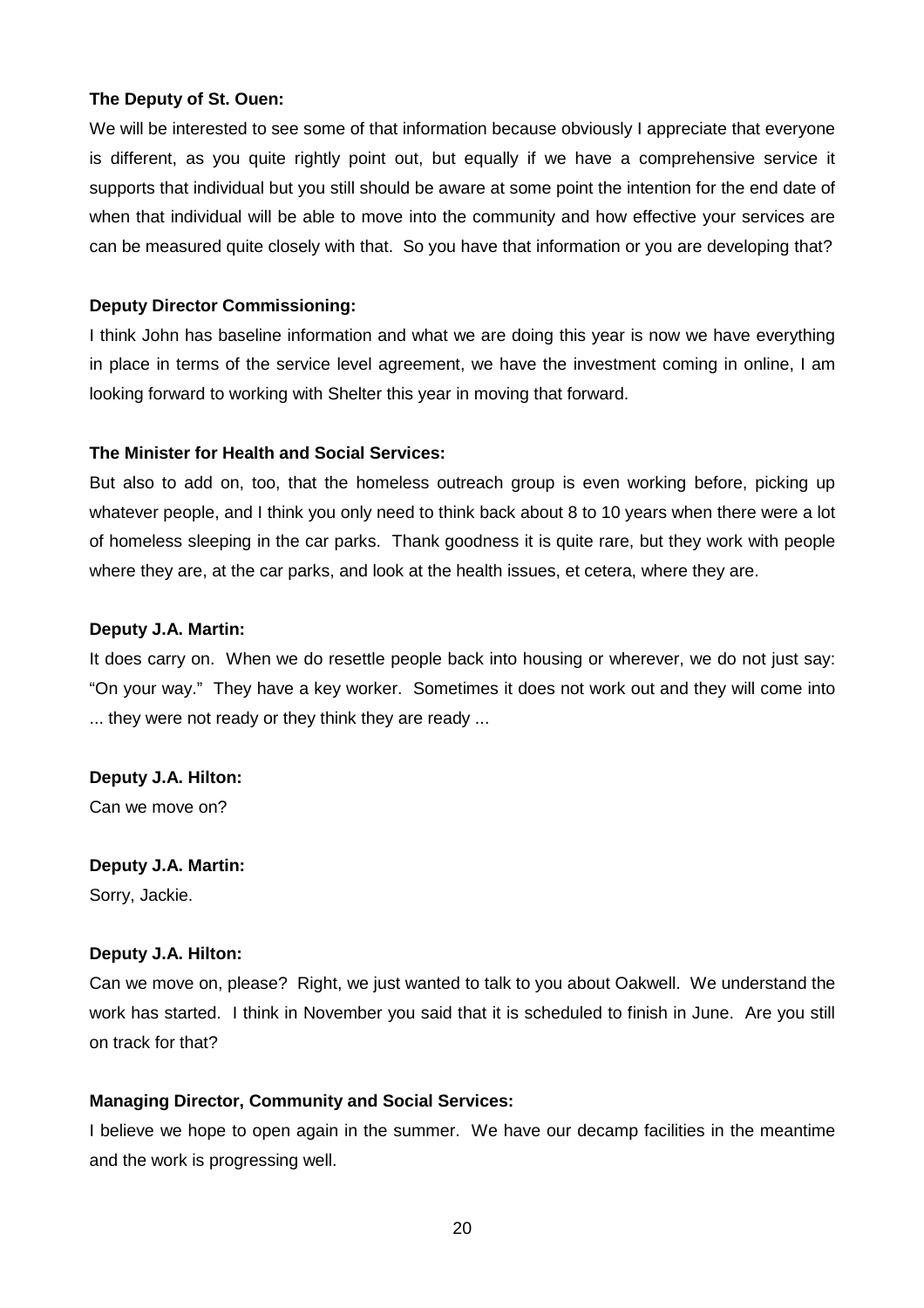#### **Deputy J.A. Hilton:**

Okay. We had some statistics from you with regard to the extra respite you provided. In 2013 you had extra funding to do that. Is that funding going to be there for 2014 to provide the same service?

#### **Managing Director, Community and Social Services:**

Yes, there are further developments to increase opportunities for respite. Perhaps Andrew might want to talk about the specific arrangements.

#### **Deputy J.A. Hilton:**

I just wanted to know. I do not really want to go into it in any detail. I just wanted confirming that the level of service that was provided in 2013 in addition to what you had before is going to happen again in 2014. Is that the case?

#### **Deputy Director Commissioning:**

Yes, the funds that were provided for in 2013 we will continue to do that and review that.

#### **Deputy J.A. Hilton:**

Okay. That is lovely, thanks very much. Could we talk about talking therapies?

#### **The Minister for Health and Social Services:**

Yes. Certainly, we can talk about talking therapies. **[Laughter]**

#### **Deputy J.A. Hilton:**

It slots in quite nicely with I.A.P.T. (improving access to psychological therapies), which was part of the Health White Paper, which was supposed to be delivered in 2013 to 2015. Last time you were here I believe the business case had been signed off and recruitment was going to commence. I understand that the plan was to put a resource into the G.P. surgeries and somewhere else. Could you give us a quick update?

#### **The Minister for Health and Social Services:**

I can do. Derek is itching to talk to you about it.

#### **Deputy Director Commissioning, Vulnerable Adults:**

Yes, absolutely itching. You are right, we have made considerable progress on Jersey Talking Therapies. Just to clarify, I.A.P.T. is the U.K. equivalent of Jersey Talking Therapies. It is not different. I.A.P.T. stands for improved access to psychological therapies, which is what Jersey Talking Therapies is intending to do. There are 2 levels of service. There is a low intensity service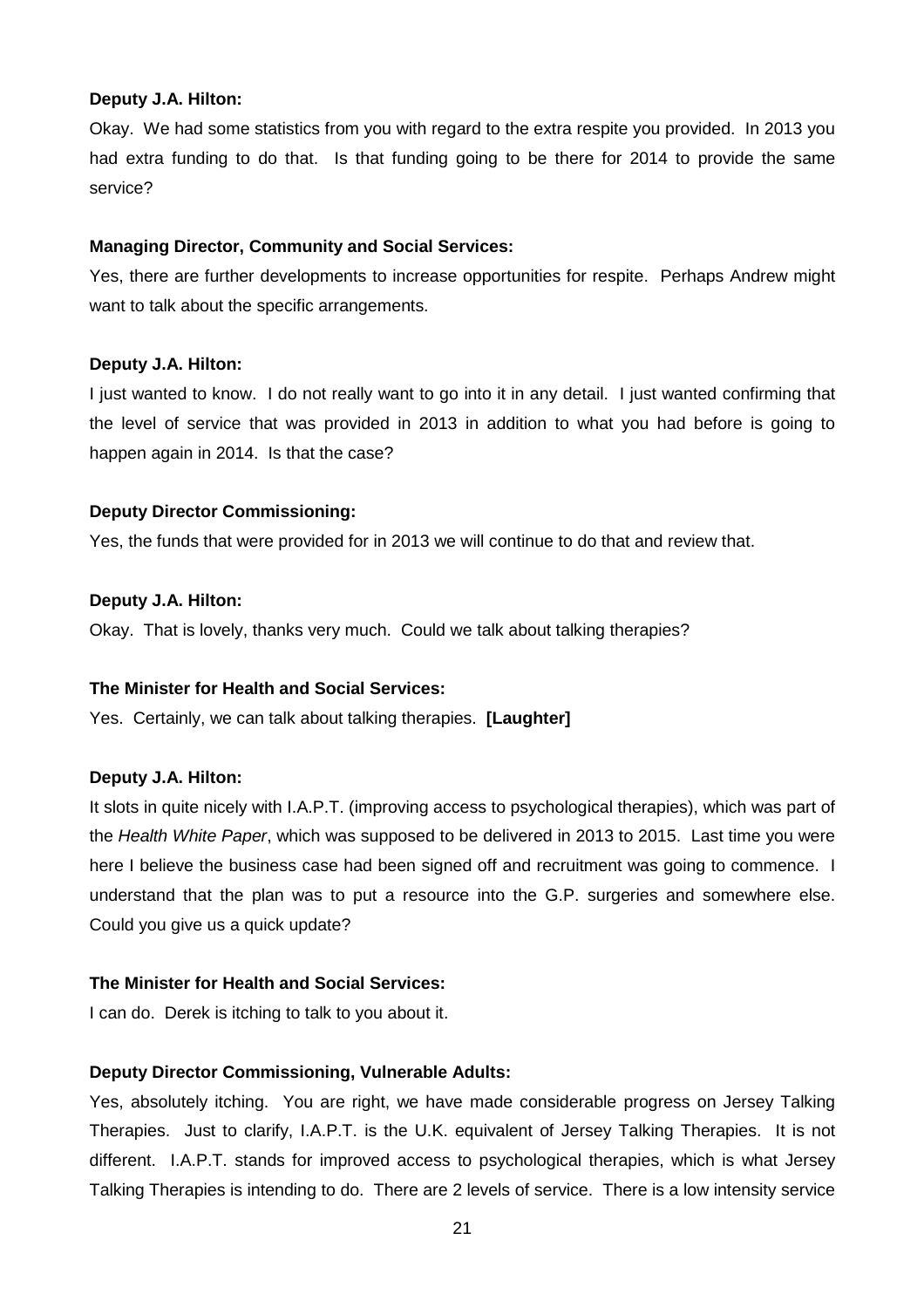with initial contact. It could be made either through a referring professional or from an individual self-referring themselves. So it is anonymised, non-stigmatised, with access into the system at an early stage with ...

#### **Deputy J.A. Hilton:**

How would that happen? Through a G.P. do you mean?

#### **Deputy Director Commissioning, Vulnerable Adults:**

There is going to be a telephone support service, which will be a number of psychological wellbeing practitioners; P.W.P. is the acronym. They would take the initial call with the individual. They would undertake an assessment and identify either telephone support or face to face, a combination of the 2, depending on the particular needs. It has gone around a few times, but all aspects of what we are doing are based on the personalised plan for the individual. It is what works for them.

#### **Deputy J.A. Hilton:**

Okay. So is the plan still to put extra resources in with the G.P.s?

#### **Deputy Director Commissioning, Vulnerable Adults:**

If I come to that in a second, that would be based ... the low intensity service would not be based exclusively within G.P. surgeries, although some of the face to face may be convenient to be delivered in that sort of community setting. Where people have issues that have not been resolved, where it is identified in that initial telephone contact that the issues that the individual is presenting with are more complex, it is then a high intensity service. It provides an additional level of one to one support for those individuals. That will be based predominantly within G.P. settings. All the plans that we are describing have been developed closely in conjunction with our G.P. colleagues and with the voluntary and community sector, particularly Mind Jersey.

#### **Deputy J.A. Hilton:**

So how close are you to rolling out that service?

#### **Deputy Director Commissioning, Vulnerable Adults:**

We are at the stage now we have ... all the specifications were prepared and agreed. We have the service model in terms of the pathway of the service agreed. We have all of the job descriptions prepared and validated. We are expecting that recruitment will start next month, which is only a few days away. We are expecting that recruitment will start next month. We are expecting that the service will become operational from around about May/June time, depending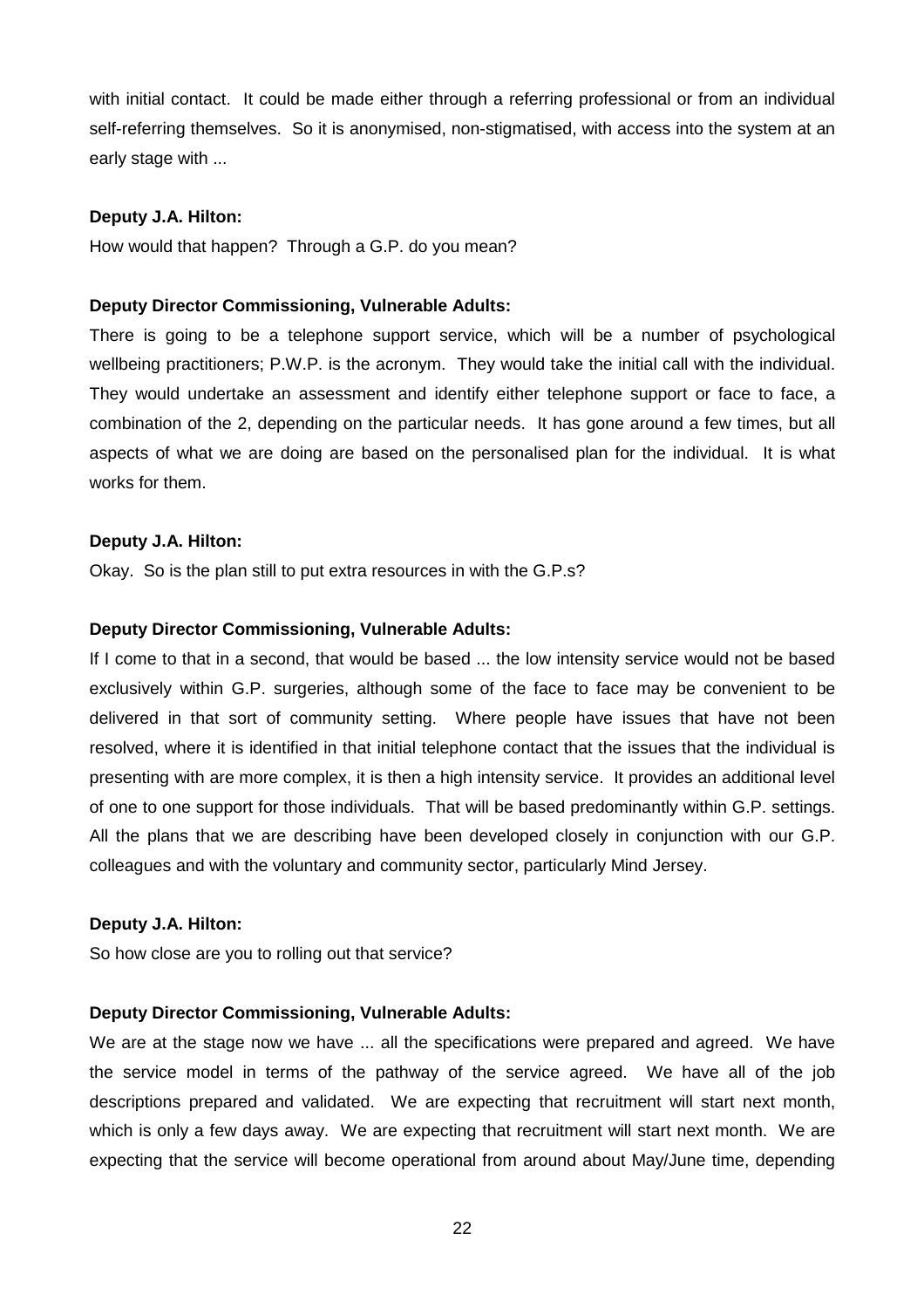on how successful our recruitment is. That will then build on a planned phased basis so that we have full capacity for the autumn of this year.

#### **Deputy J.A. Hilton:**

Okay. Would you agree with me that it would appear that it has slipped? Because in November when you were here my understanding was that we were told that recruitment was due to take place imminently. So has the whole thing slipped by a few months?

#### **Deputy Director Commissioning, Vulnerable Adults:**

We went through one variation because there was an initial proposal that we would be able to develop the telephone support service via a partnership with Solent Mind. Solent Mind then were successful in securing a major contract with Hampshire Clinical Commissioning Group to deliver Talking Therapies, which meant that they were unable to meet our needs. We have had to slightly reshape and the service will now ... and I think it is a better option because there is more flexibility. We will be delivering that service on Island in terms of the telephone support, so people will be dialling a local number. It will be local resources which we can flex between the extent to which they are providing telephone support or face to face support. I think it is a better solution. It has meant that we have had a very small amount of slip, and we are talking about a couple of months, but that means we have a strong service which is endorsed by all of the partners that are involved. We are now looking forward to that being in place starting from May/June time with a view that we can get those early interventions in place for the people in Jersey and some of the points ... because it ties in quite nicely with some of the points we were discussing before, is then that that should avert crises developing. We are expecting that it will also drive a decrease in the number of people that access hospital services.

## **Deputy J.A. Hilton:**

I was going to just ask you that because the waiting list for the over-65s, we had the figure from you ... because at the earlier hearing we were told that I think there was 0.8 of a psychologist for all of the over-65s and the waiting list is pretty horrendous, is it not? Five to 6 months for an assessment and a further 6 to 8 months for psychological therapy.

## **Managing Director, Community and Social Services:**

We will not be organising work by age group going forward.

#### **Deputy J.A. Hilton:**

No, I know, you did mention that before, but with an ageing population, and granted what Derek has just described is a vast improvement on what was available, it would seem to me that with an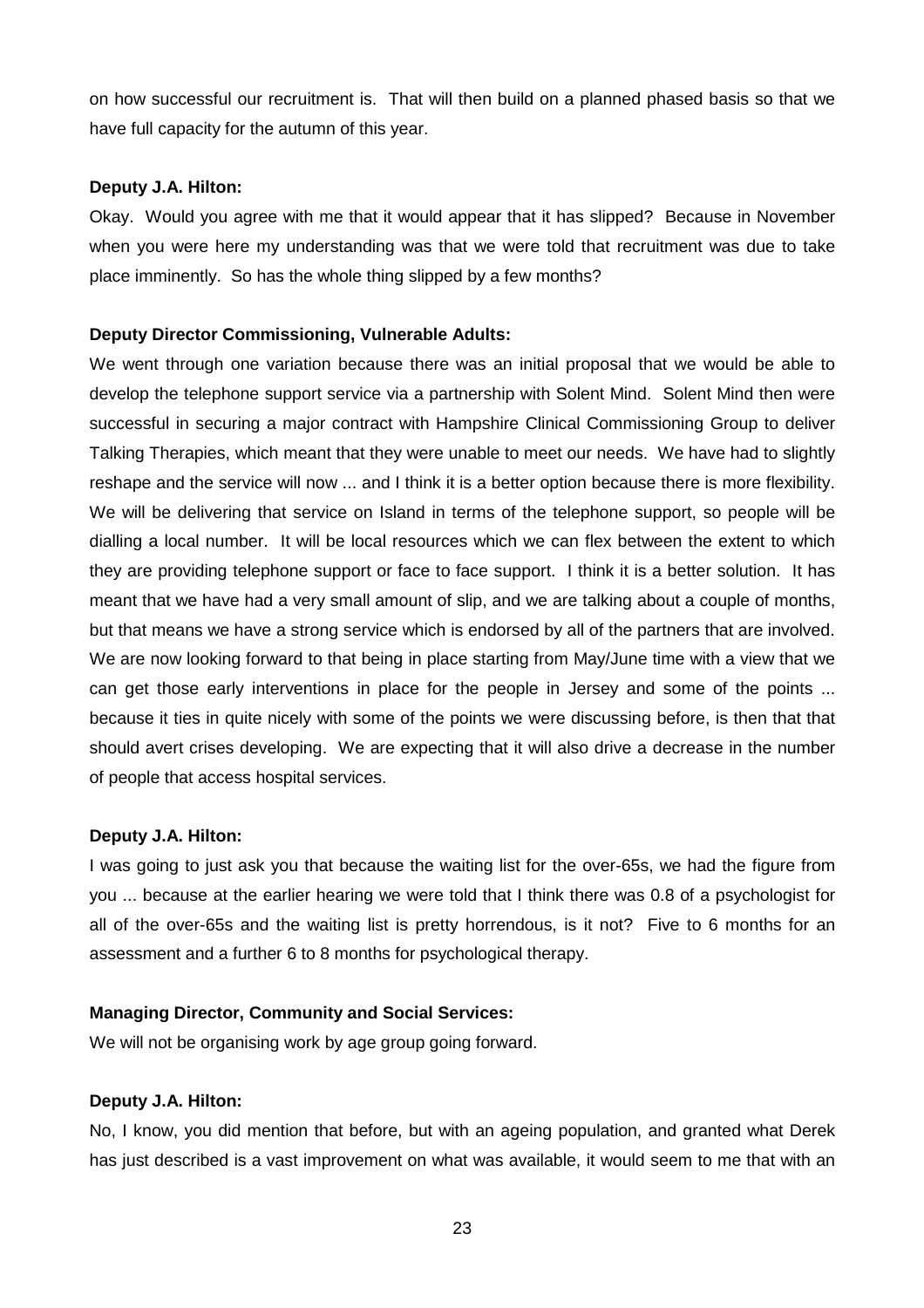ageing population there is still going to be tremendous pressure on the psychology department. What action do you intend to take to address the issue of the horrendous waiting list?

#### **Managing Director, Community and Social Services:**

Well, if we are talking about psychological wellbeing of older people, they are just like young people who have got a bit older, so there are issues around alcohol as well as things which would more traditionally relate to old age such as dementia. We are developing investments in all of those areas. We could talk about improvements in dementia care and improvements of access to therapies there, but the piece that Derek has just been telling you about is about the piece that Deputy Reed was talking about earlier, which is about getting upstream and early intervention so that you address issues of depression and anxiety at an earlier point so that you are not necessarily looking at tier 3, tier 4 or specialist services having to intervene because you have managed it earlier on.

#### **Deputy J.A. Hilton:**

I do understand that, but do you think that that resource is sufficient to address the issue of the ageing population as well?

#### **Chief Executive Officer:**

This initiative on its own will not be, no. We will need to do other things as well.

#### **Deputy J.A. Hilton:**

What message can we send out to those people who are having to wait almost a year, it would seem, for psychological therapy for the over-65s? What message can we send out from this meeting today that, yes, we are going to do something about the length of time you are having to wait? What are we doing?

#### [11:15]

#### **Managing Director, Community and Social Services:**

It will come down because there will be no age discrimination for access to Jersey Talking Therapies. Whether you are 18 or 85, you will be accessing J.T.T. (Jersey Talking Therapies). That is an improved access to psychological therapists for everyone.

#### **Deputy Director Commissioning, Vulnerable Adults:**

The whole intention around Jersey Talking Therapies is it provides rapid access to therapy support, and with it being integrated to the overall psychology pathway you have the routes in, as Richard has explained, where we are signposting to the alcohol and drugs pathway, where they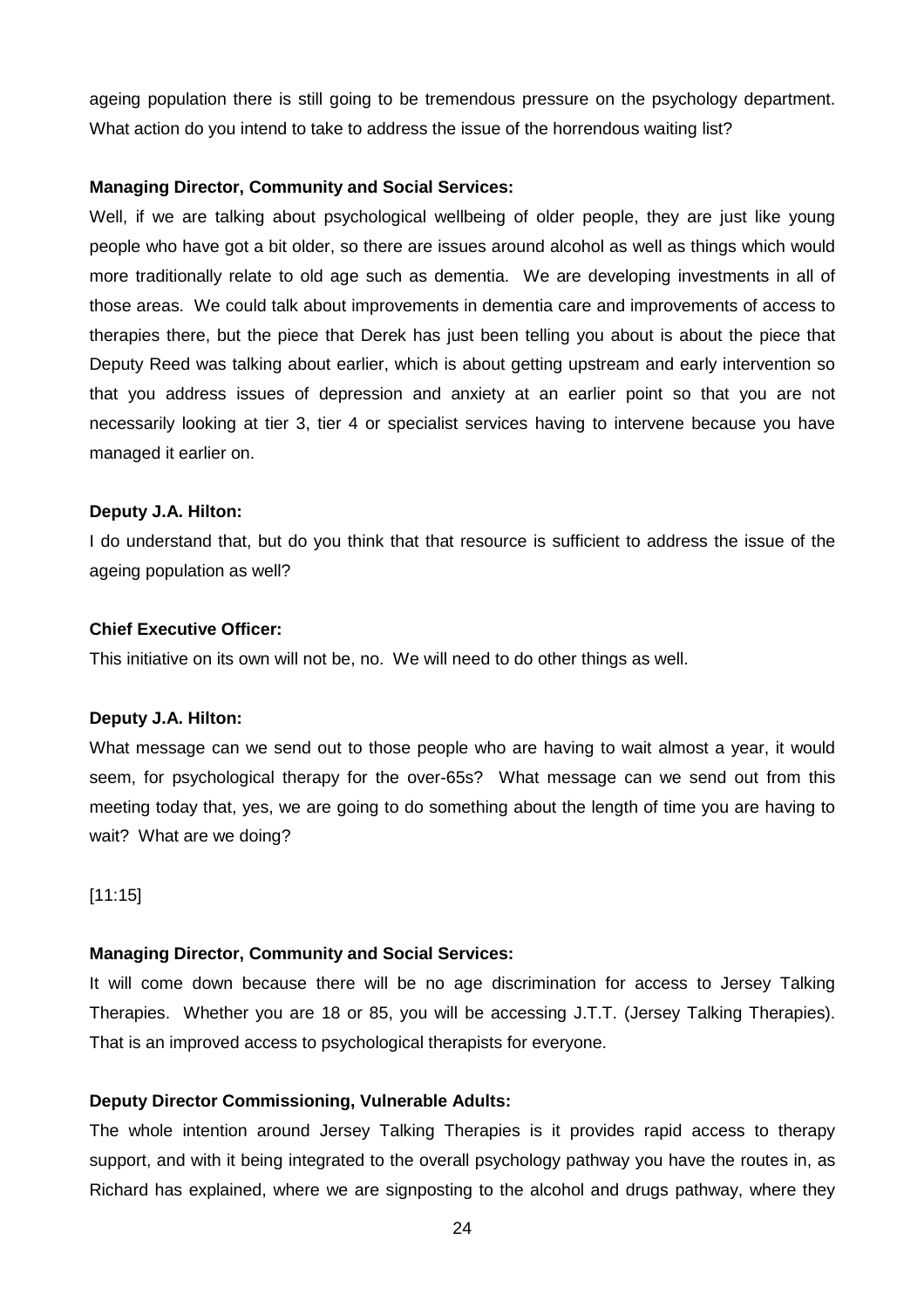have complex mental health issues integrating to there. The key to this, though, is we are getting in the earliest possible intervention so we can deal with the issues at a low level to prevent them from becoming worse and, therefore, presenting additional demand on the more intense services.

## **Deputy J.A. Hilton:**

Okay. Can you just explain to me if an individual presents at their G.P. with psychological difficulties, will they just be signposted by the G.P. to the telephone support service or will the G.P. make an assessment of where that individual should go? How is that going to work?

## **Deputy Director Commissioning, Vulnerable Adults:**

The individuals will be made aware of the Talking Therapies service and will be able to access directly themselves after their assessment with the G.P. If the G.P. believes that there is a more complex need they will be able to direct the access the high intensity support service.

## **The Deputy of St. Ouen:**

You say there is a rapid access to services, but are you suggesting that the individuals will not need to go through a diagnosis type process before they can receive some support?

## **Deputy Director Commissioning, Vulnerable Adults:**

As I mentioned, the initial telephone support service will be initial screening and assessment to determine what the appropriate package of support for that individual would be.

## **Managing Director, Community and Social Services:**

Maybe it would be useful to provide the panel with the pathways.

## **The Deputy of St. Ouen:**

Yes, not now but if you can provide that to us it would be very useful. I am struggling to understand how a telephone conversation can determine and diagnose an individual that may have all sorts of different issues that may not necessarily come across just with a chat across the phone. Anyway, we will be better to first look at the information.

## **The Minister for Health and Social Services:**

Yes, and I think take that up as more of a one to one because it is a good pathway there but it needs talking through.

## **Deputy J.A. Hilton:**

Okay. The Regulation of Care Law, what is happening with this long-awaited law?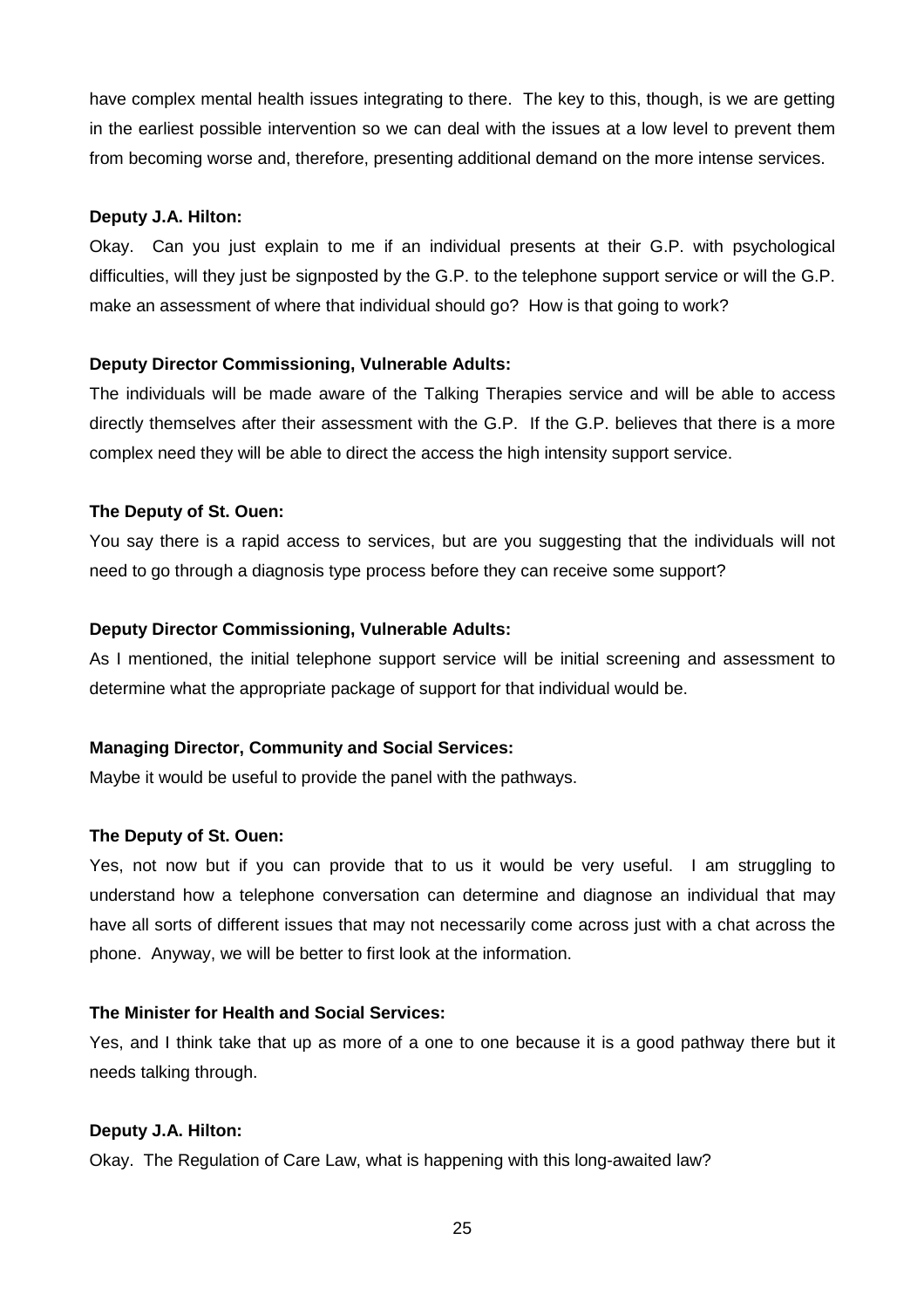#### **The Minister for Health and Social Services:**

I totally agree with you, long awaited. It is with the Law Draftsman at this present moment in time. Hopefully, it is going to be lodged beginning of June. So I am hoping that it will be brought to the States and debated by the last sitting in July.

#### **Deputy J.A. Hilton:**

Okay, because obviously we need to fit that into our programme of work. You are saying it will be lodged in June?

#### **The Minister for Health and Social Services:**

In June.

#### **Deputy J.A. Hilton:**

Okay, so you are hoping that it will be debated before the end of the summer session?

#### **The Minister for Health and Social Services:**

Yes. I think it is as soon as we get ... because I appreciate you have been involved all the way through for I think the last 3 years, if not longer, and I appreciate that it is as important to you as it is important to me. So as soon as we have the law back we will make sure that you immediately have a copy.

#### **Deputy J.A. Hilton:**

Okay. You must have ... well, I know you did share the concern that I did over the recent case of a care worker who was convicted of fraud. I know enquiries have been made into that particular case. Are you satisfied that the Regulation of Care Law is going to be robust enough to prohibit people with relevant offences being stopped from working in the care industry?

#### **The Minister for Health and Social Services:**

I would like to hope so. We cannot legislate for every eventuality and if someone has a private relationship with somebody and you do not know about it and you do not know the law that they need to follow, that is going to be difficult. But again, when the law comes out, it is working over the next year just making sure that people really understand what it means and how they should safeguard themselves.

#### **The Deputy of St. Ouen:**

I just want to pick up on and look at, or better understand shall I say, how you and your department ensure that all the different recommendations that are presented and accepted in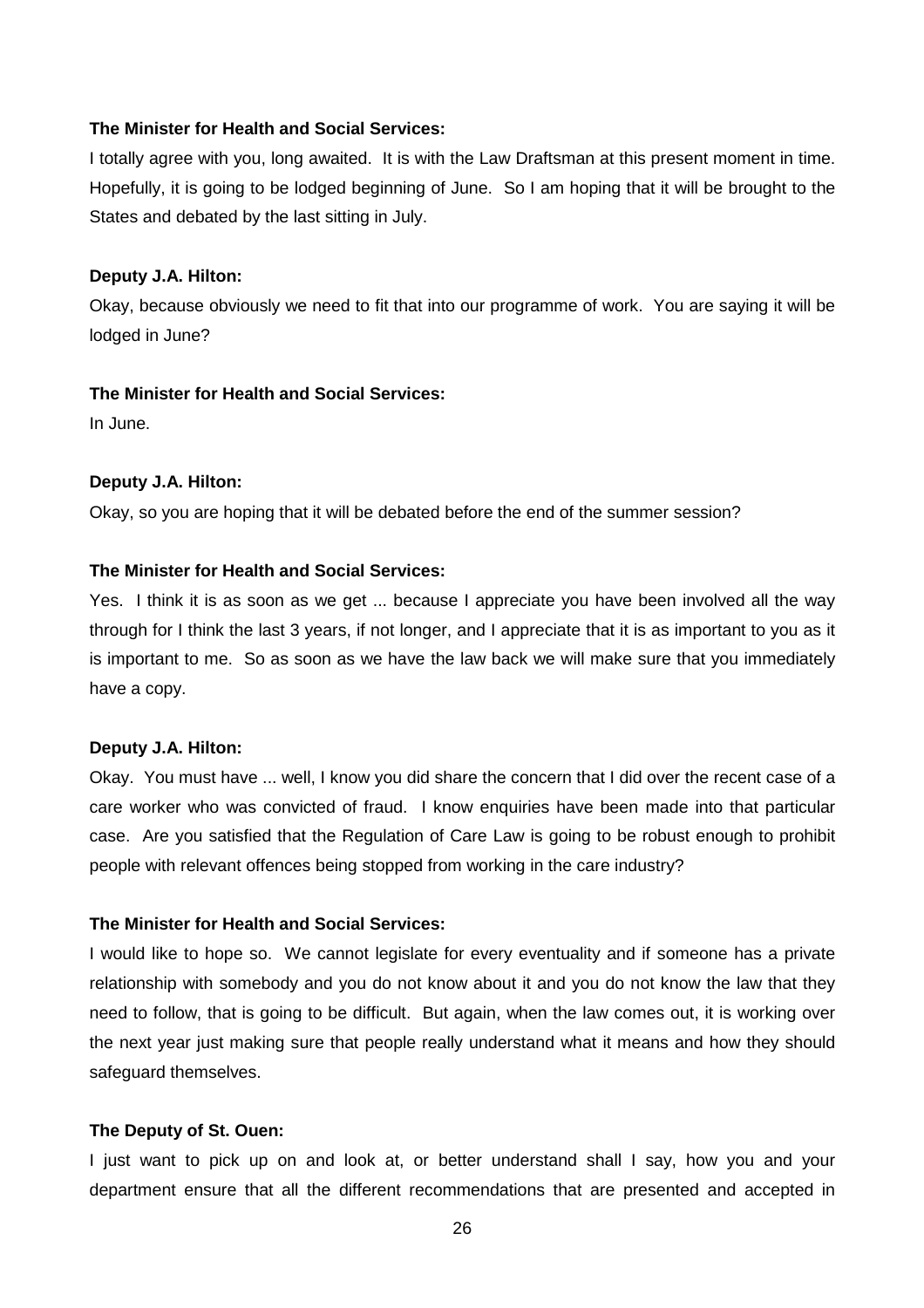different reports are fully actioned. Maybe you or somebody could just explain briefly the process that you follow once a recommendation has been signed off.

## **The Minister for Health and Social Services:**

Again, it is put into place and making sure it is put into place and having regular updates back. We meet as a ministerial team every fortnight. Health and Social Services, as you know, is very complex and very wide and making sure ... and Julie and I do meet regularly ... and holding to account and making sure that things are followed through and also bringing things back to the ministerial team as well, as well as having my different one to ones with Rachel Williams, Director of Redesign or whatever, and seeing that all the new services are being implemented and we are having regular updates of where we are with it in each service. You 2 have a copy. I think you were sent copies, too, of that as well.

## **The Deputy of St. Ouen:**

Are you satisfied now that you have good, reliable information that identifies and shows specific outcomes that you can then measure against, as the U.K. would use to demonstrate improvements in service?

## **The Minister for Health and Social Services:**

That is a slightly different question.

## **Chief Executive Officer:**

Do you want me to ...?

## **The Minister for Health and Social Services:**

Yes, because that is about data collecting.

## **Chief Executive Officer:**

I would say that we are in a much better position now than we were in 3 or 4 years ago, but we have some way to go yet before we will have the robustness and the breadth of data that is usual in the U.K. We have invested in recent years, as you are aware, in systems like TrakCare and we have systems in the community services as well. We have systems that run within public health. A lot of the work we are doing now is to see how we join those systems together and how we generate good quality data from them that guides our analysis of performance. So we have far more than we had, but I still do not have the in-depth suite of information that I would have in the U.K.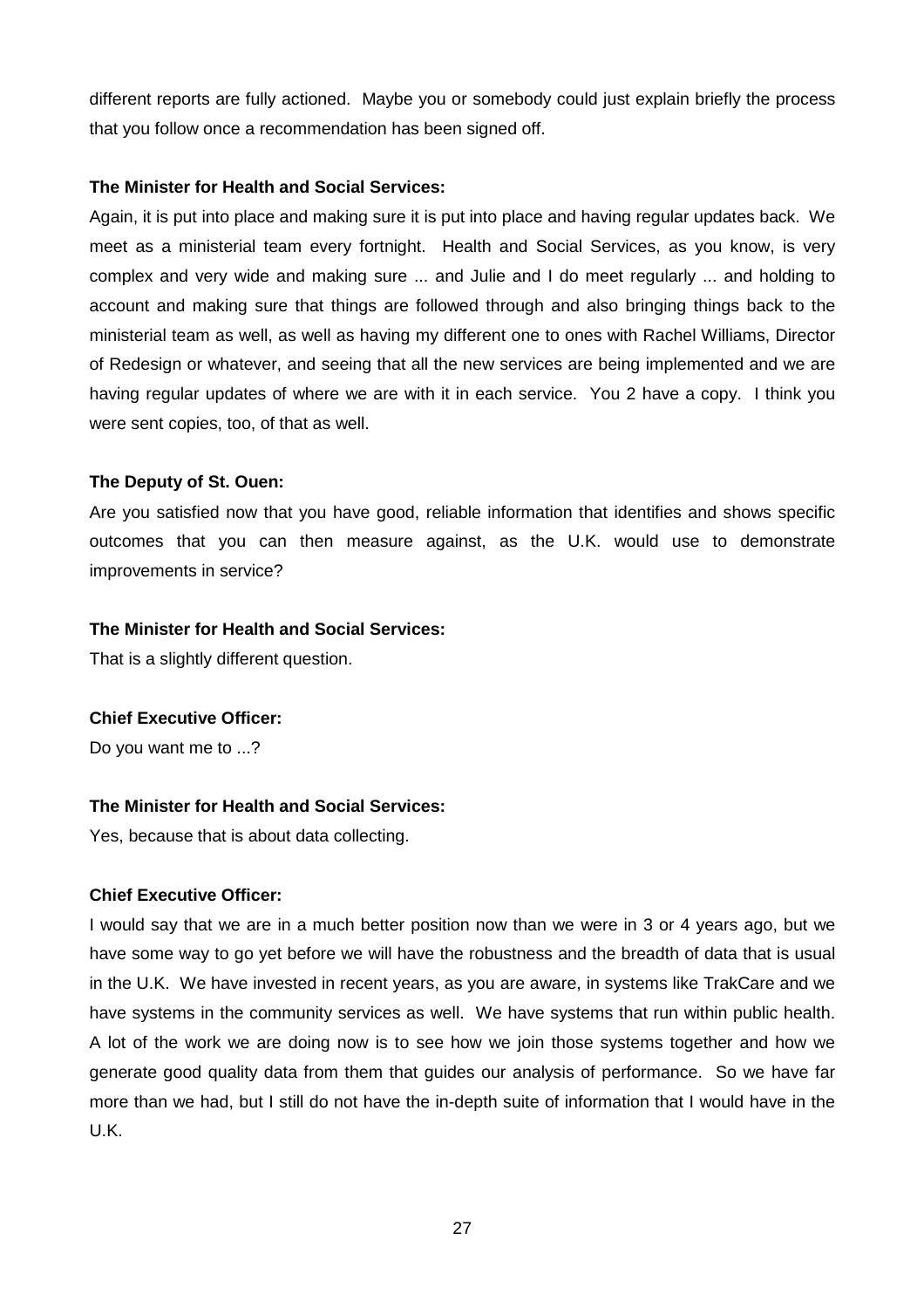Let us just pick one, for instance: basic information that you would require would be how many individuals suffer with Alzheimer's on the Island. Obviously, we are only a small population. Do you have that information?

#### **Chief Executive Officer:**

Yes.

## **Managing Director, Community and Social Services:**

Yes, we could certainly interrogate our database and identify everybody who is accessing, for example, the memory clinic. You only know what you know, so it is only people that you are working with.

## **The Deputy of St. Ouen:**

I thought you said you had a multi-agency approach, so presumably their G.P.s would also be able to feed into that information.

## **Chief Executive Officer:**

Well, G.P.s is a very good example. The G.P.s have recently signed a contract to bring EMIS Web into the Island, which will allow them to share all of their data with each other and to provide statistics to us, too, which means that for the first time we will have access to all of the information that G.P.s have in the right way where it is anonymised and it is for statistical purposes, not obviously at an individual patient level. We will be looking to join our system, TrakCare, up with the G.P.s once their system is up and running and that will allow, for example, electronic transfer of results from tests. It will allow electronic referral letters in due course. So we are working on that with them.

## **The Deputy of St. Ouen:**

Why has it taken so long to share that information?

## **The Minister for Health and Social Services:**

That is a very good question.

## **The Deputy of St. Ouen:**

Well, maybe you could tell us. Please do.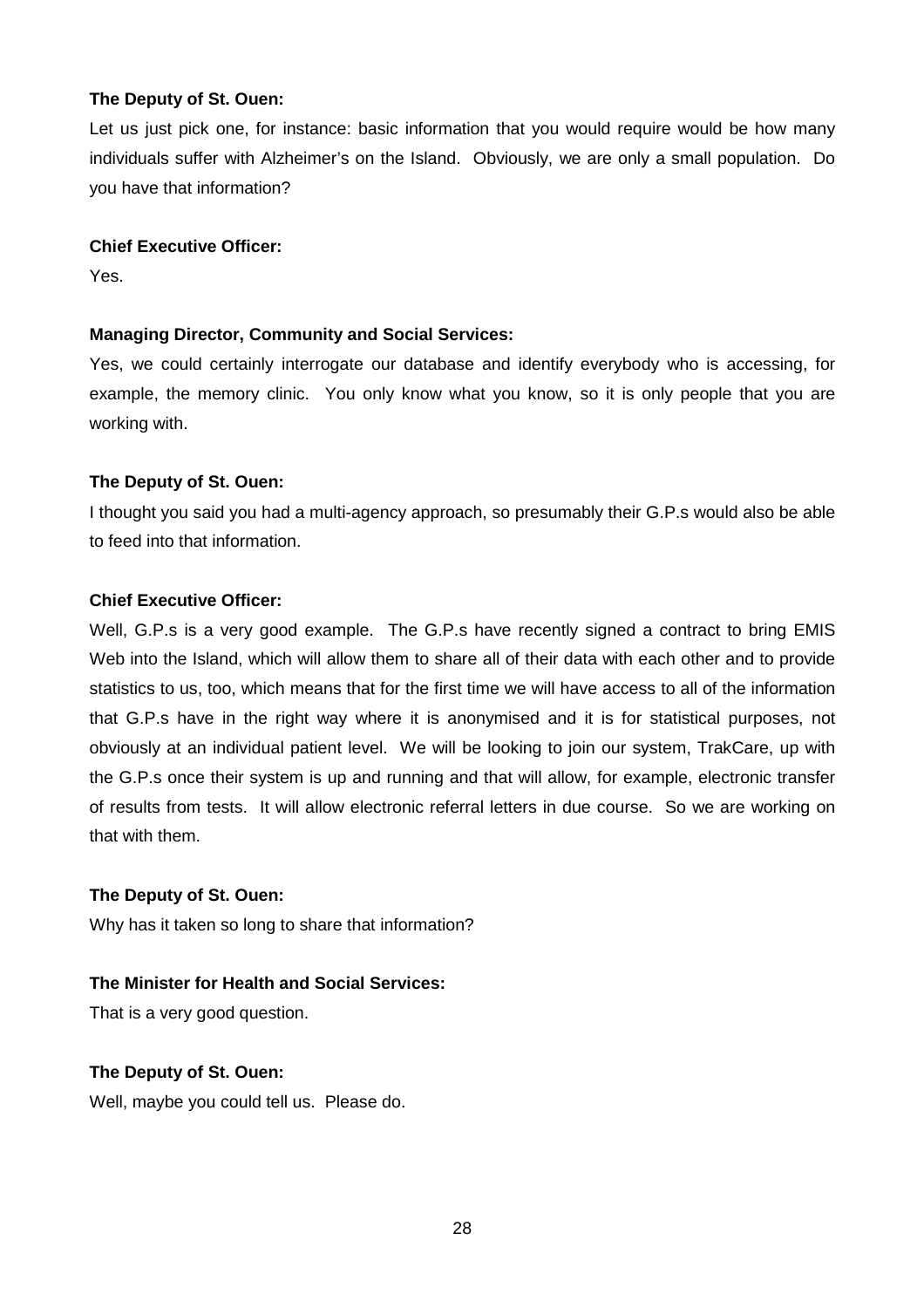#### **The Minister for Health and Social Services:**

I wish I knew the answer to that. I know that the States agreed ... Social Security brought a proposition 2 years ago about uplifting G.P.s fees to get the EMIS working, but it is that group because they needed to work together before they could begin ... the computers need to talk to each other before ...

#### **The Deputy of St. Ouen:**

But regardless of what the G.P.s have, you are confident that you can press a button and a number will come up of those health services, community services, social services, regarding the number of Alzheimer's patients on the Island? It will not be a calculation based on a U.K. statistic; it will be actual real information?

## **Managing Director, Community and Social Services:**

I am quite sure we cannot press a button and give you that number, but I am also sure that we could interrogate our databases to identify a number which would represent the amount of people we are working with, yes.

#### **Deputy J.A. Hilton:**

Okay. Can we just finish off with another service development, intervention for children? I am particularly interested to hear what progress you have made with regard to professional fostering and the early intervention.

## **The Minister for Health and Social Services:**

Would you excuse me? Thank you.

**Deputy J.A. Hilton:** Thank you.

**The Deputy of St. Ouen:** Thank you.

**Deputy J.A. Hilton:** Professional fostering?

## **The Deputy of St. Ouen:**

For the record, the Minister is now leaving the meeting, but the meeting will continue until 11.30 a.m.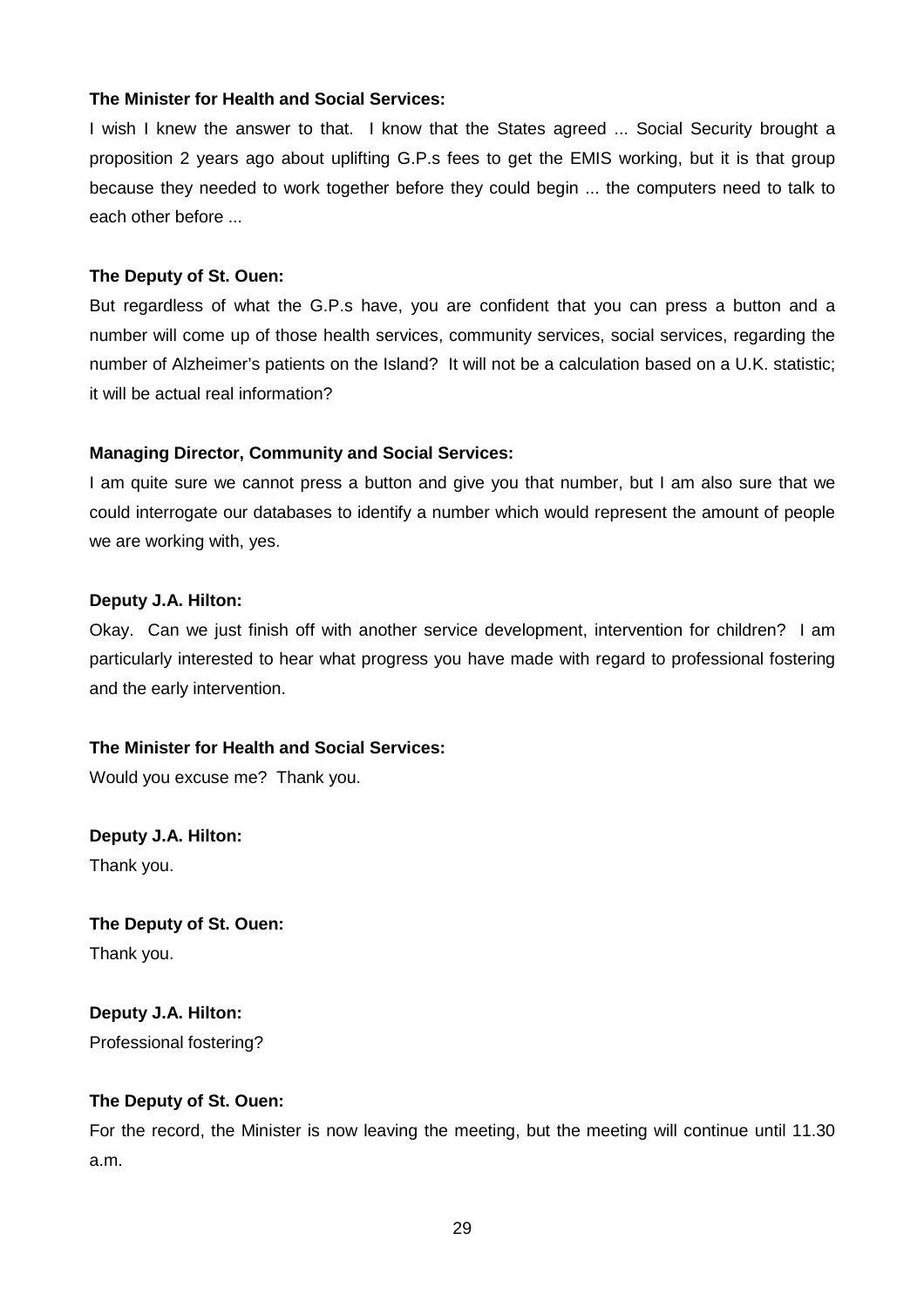#### **The Minister for Health and Social Services:**

Yes, I have to go to the planning panel. Thank you.

#### **Deputy J.A. Hilton:**

Thank you very much. Over to you, professional fostering.

#### **Deputy Director Commissioning:**

Okay. **[Laughter]** 

#### **Deputy J.A. Hilton:**

Well, you looked as though you were about to answer the question before the Minister for Health and Social Services was leaving.

#### **Deputy Director Commissioning:**

Yes, I know. What I can say about specialist fostering is it was one of the early service specs that was signed up and we have committed additional monies to specialist fostering. Our adoption and fostering team within community and social services has taken forward some of the fundamental steps that it needs to do in order to cement the policy and also payments around bringing in specialist fostering. At this moment in time, that is a summary of where we have got.

#### **Deputy J.A. Hilton:**

So you have not got any professional foster parents at the moment?

#### **Managing Director, Community and Social Services:**

Well, there is a big programme on Island to develop specialist fostering among people who are fostering or want to be engaged in that. There is a really exciting piece of training that is going on. Yes, we do have specialist fostering, but our first specialist fostering placement is in the U.K.

#### **Deputy J.A. Hilton:**

Oh, right, okay. So does that mean that some of the budget is underspent for 2013?

## **Managing Director, Community and Social Services:**

Not that I am aware of.

#### **Deputy Director Commissioning:**

No, not that I am aware of. But I think that is really important. What our fostering and adoption team are doing is looking to grow our own foster carers. There is an important piece to this, which is about training and developing, because they will inevitably be working with and fostering young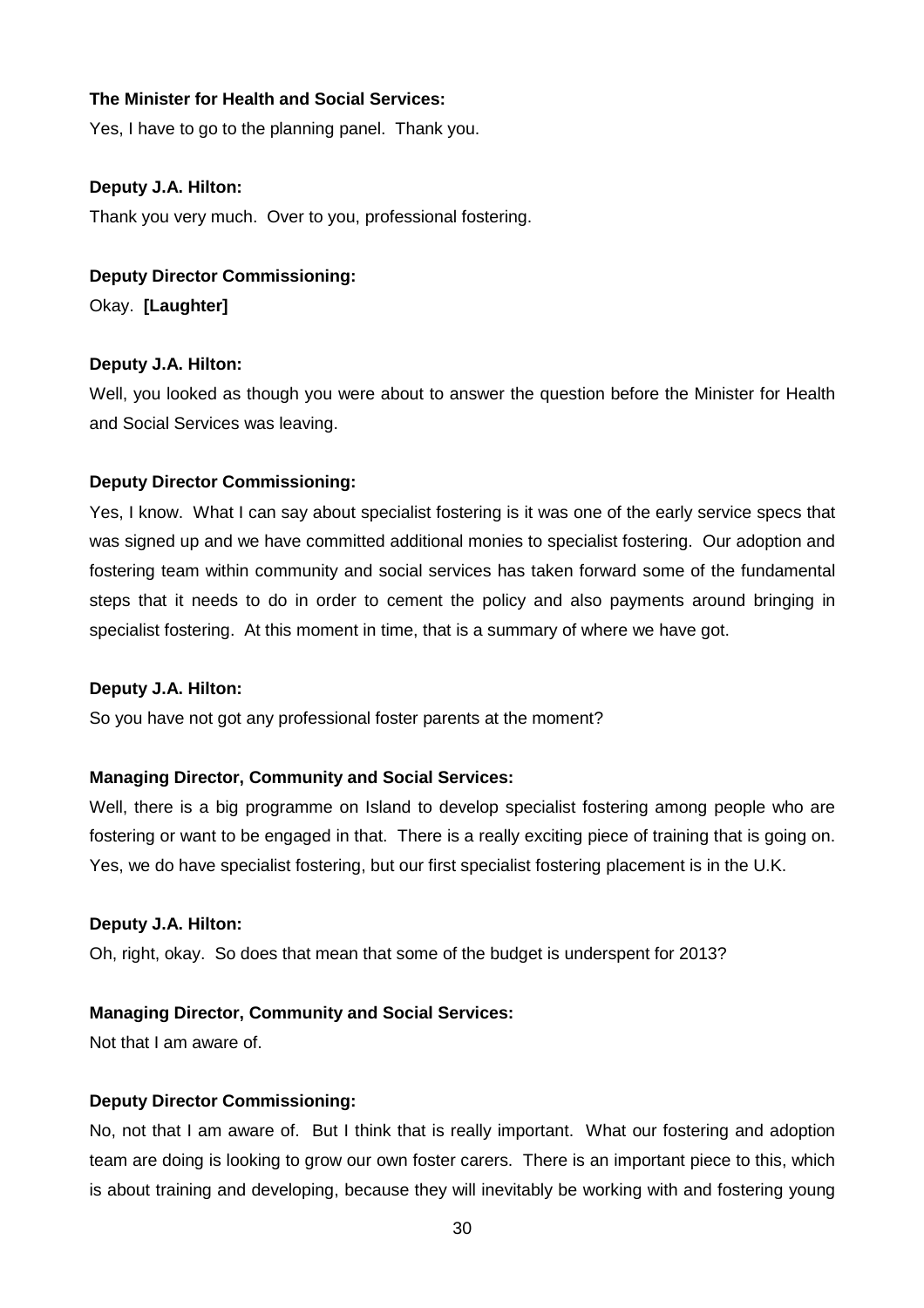people with a multiplicity of needs. What we want to make sure is that we do the best by those children. So we are going slowly and steadily towards building something that is sustainable and good quality.

## **Deputy J.A. Hilton:**

So, today, besides the young person that is in the U.K. with a specialist foster carer, are there any other children placed with specialists?

## **Managing Director, Community and Social Services:**

You have to get people from 3 levels of training so that they can become specialist fosters. We are taking them into level 1 and to level 2 but we do not yet have any at level 3 at this point in time. Level 3 would enable them to be specialist fosters but that is ...

## **Deputy J.A. Hilton:**

So there are not any children in the care of ...

## **Deputy Director Commissioning:**

The answer to your question locally is no.

## **Deputy J.A. Hilton:**

Okay, that is all I wanted to know.

## **Managing Director, Community and Social Services:**

But it is in train.

## **Deputy J.A. Hilton:**

But it is ...?

## **Managing Director, Community and Social Services:**

It is in train.

## **Deputy Director Commissioning:**

Absolutely.

## **Deputy J.A. Hilton:**

So you are hoping to introduce that service when?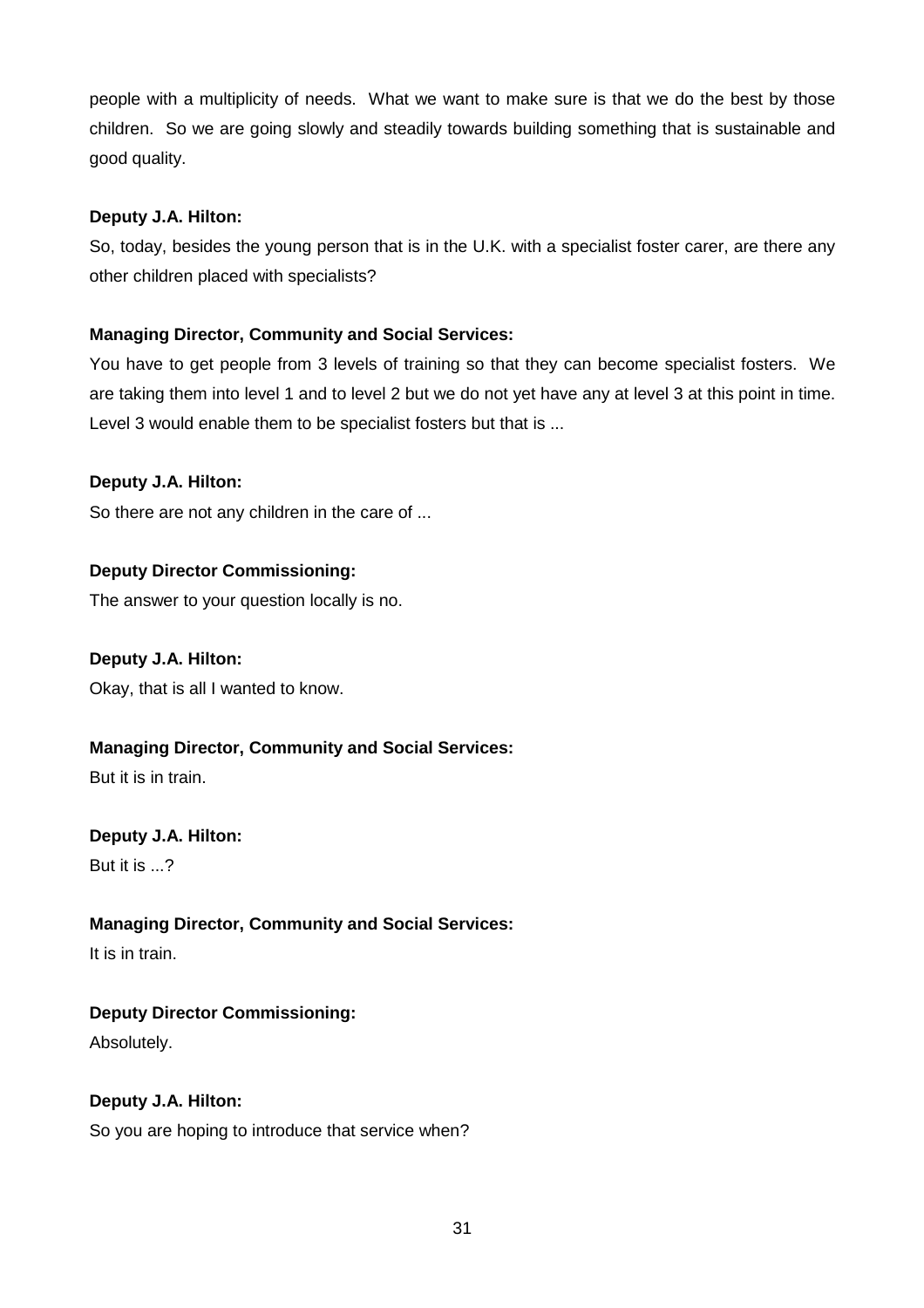## **Managing Director, Community and Social Services:**

The service has been introduced in that the people are being trained up to be in that role, and then it is a case of matching people with the right training and the right child.

## **Deputy J.A. Hilton:**

Can I just ask you quickly about the 2-year programme ...

## **The Deputy of St. Ouen:**

Sorry, just to interrupt, I am a bit concerned because you were kind enough to share with us a quarterly report which was presented to the children's policy group. It clearly says here that consideration be given as a matter of both urgency and common sense to establishing a professional fostering parenting programme with professional foster carers appointed. As I understand it, that action was signed off by the children's policy group on 27 July 2012. You are telling me January, nearly February 2014, they still have not done it?

## **Managing Director, Community and Social Services:**

No, they have done it.

## **The Deputy of St. Ouen:**

Yet as far as the children's policy group is concerned, reading this ...

## **Deputy J.A. Martin:**

We signed the policy off, James, and then the work began, the actual on-the-ground work.

## **The Deputy of St. Ouen:**

Well, nothing happens if you are not following up.

## **Deputy J.A. Martin:**

We are following up because we have meetings. We know exactly where we are. The policy was signed off by the policy group and then the actual work began. Now, that is why it was signed off and we are ... as you say, just even deciding who these people were employed by was major issues, which they did have in the U.K. for specialist fostering. So there have been lots of hurdles but we are there now.

## **The Deputy of St. Ouen:**

Are you not concerned that it could be viewed that your department and others are just undertaking a box-ticking exercise, just saying: "Yes, okay, we accept the recommendation. We are going to take action" but nothing is happening following that decision?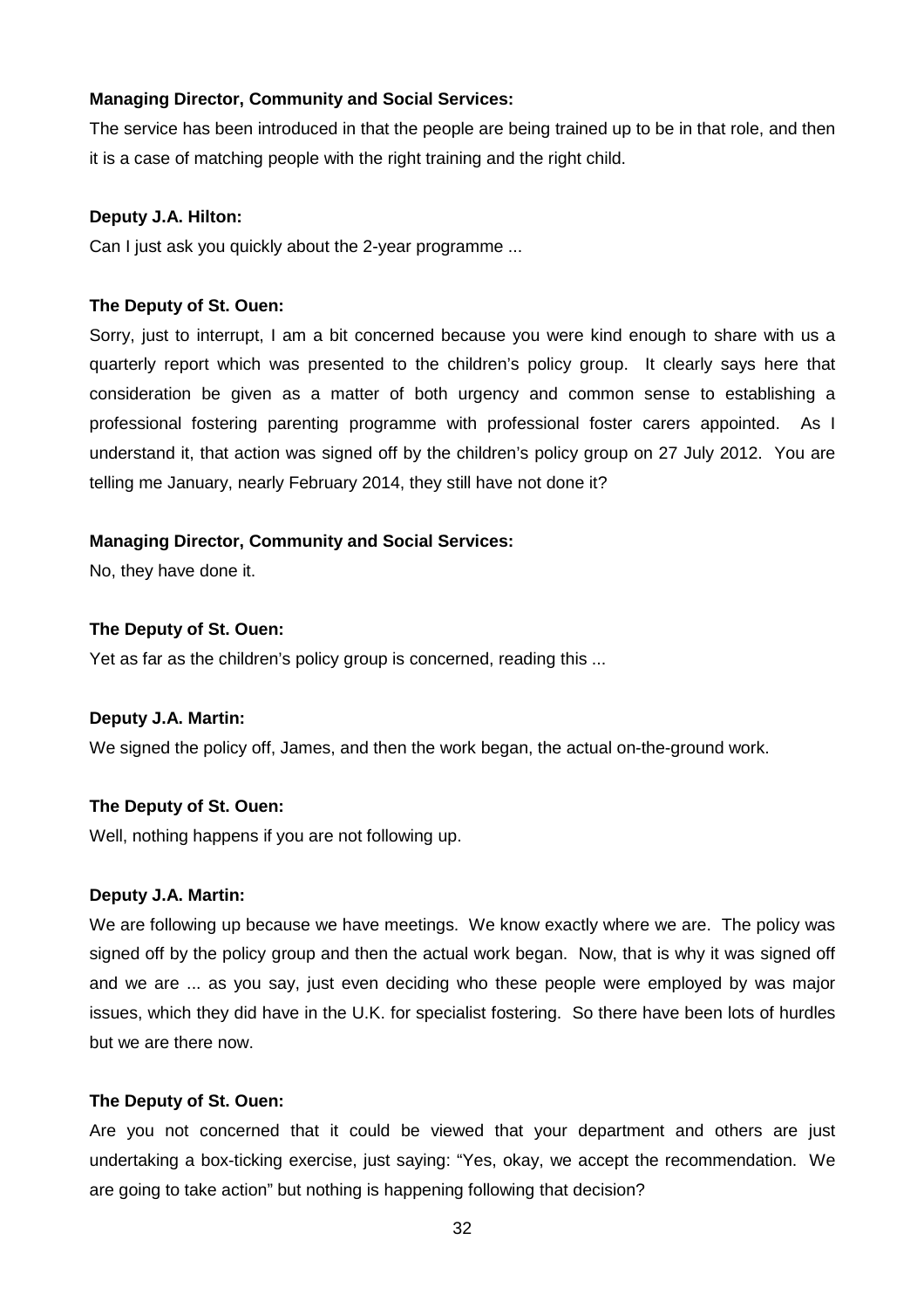## **Managing Director, Community and Social Services:**

Perhaps we could provide you with a detailed presentation to demonstrate all the action that has taken place. Would you like ...?

**Deputy J.A. Hilton:** Thank you.

## **The Deputy of St. Ouen:**

Yes, thank you.

## **Deputy J.A. Martin:**

Yes, because I think there are bigger things under each of that that we see and maybe if you are concerned that we ... in each department there is much more information there.

## **Deputy J.A. Hilton:**

That would be helpful. Can you just ...

## **Deputy Director Commissioning:**

Then you can get into the detail of what is going on.

## **The Deputy of St. Ouen:**

Yes.

## **Deputy J.A. Hilton:**

Can you just, please, talk to us about early intervention and the 2-year programme, where you are with that?

[11:30]

## **Deputy Director Commissioning:**

The sustained home visiting programme have been signed off, just at the end of last year, so December. Family and Nursing Home Care, who are delivering the sustained home visiting programme, began their training of their health visitors. They had someone come over and train them. The programme is going to go live this year and in the first quarter health visitors will be implementing that programme.